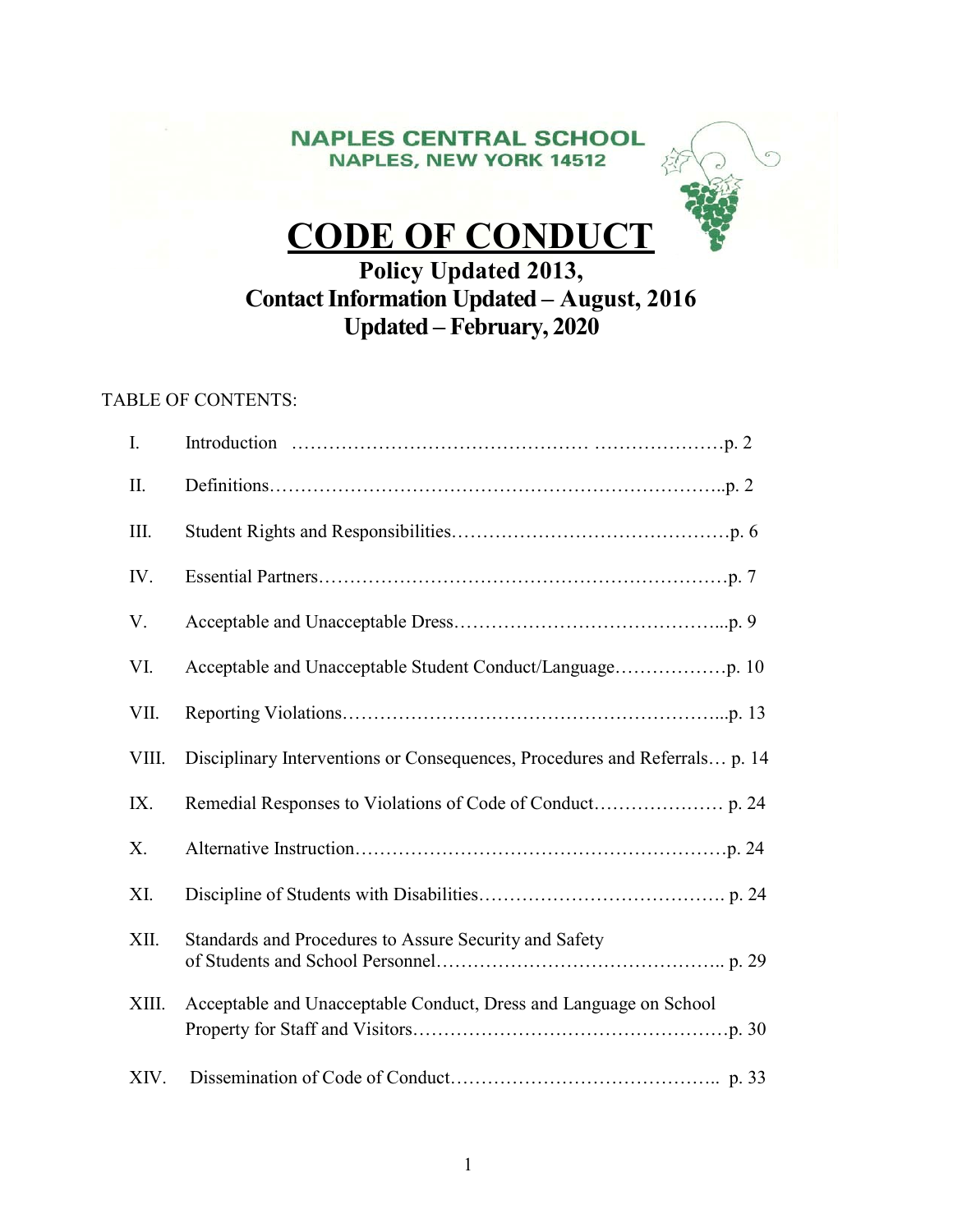# NAPLES CENTRAL SCHOOL DISTRICT CODE OF CONDUCT

#### I. Introduction

The Board of Education ("Board") is committed to providing a safe and orderly school environment where students may receive and District personnel may deliver quality educational services without disruption or interference. Responsible behavior by students, teachers, other district personnel, parents and other visitors is essential to achieving this goal.

The District has a long-standing set of expectations for conduct on school property and at school functions. These expectations are based on the principles of civility, mutual respect, citizenship, character, tolerance, honesty and integrity.

The Board recognizes the need to clearly define these expectations for acceptable conduct on school property, to identify the possible consequences of unacceptable conduct, and to assure that discipline when necessary is administered promptly and fairly. To this end, the Board adopts this Code of Conduct ("Code").

This Code applies to all students, school personnel, parents, and other visitors when on school property or attending a school function.

#### II. Definitions

For purposes of this Code, the following definitions apply:

"Act of violence" is an act against a person that includes, but is not limited to, biting, hitting, kicking, punching, pushing and shoving, and scratching.

"Cyber-bullying" means harassment or bullying as defined below, where such harassment or bullying occurs through any form of electronic communication. It can involve, but is not limited to: sending mean, vulgar, or threatening messages or images; posting sensitive, private information about another person; pretending to be someone else in order to make that person look bad. The District's Policy on Student Harassment and Bullying Prevention and Intervention and its accompanying regulation provides more guidance regarding the definition and characteristics of Cyber-bullying.

"Dignity for all Students Act" or (DASA) was enacted in response to the increasing number of incidents involving harassed, ostracized and socially isolated students who, as a result of their maltreatment, engaged in dangerous behavior. The Dignity Act was signed into law to create a safe learning environment for our state's public school students. Under DASA, no student shall be subjected to discrimination based on their: actual or perceived race; color; weight; national origin; ethnic group; religion; religious practice; disability; sexual orientation; gender, or sex. The Dignity Act applies to all incidents on school property (in a school building, athletic playing field, playground, parking lot, school bus); The Dignity Act applies to public school functions (school extracurricular events or activities – on or off school property).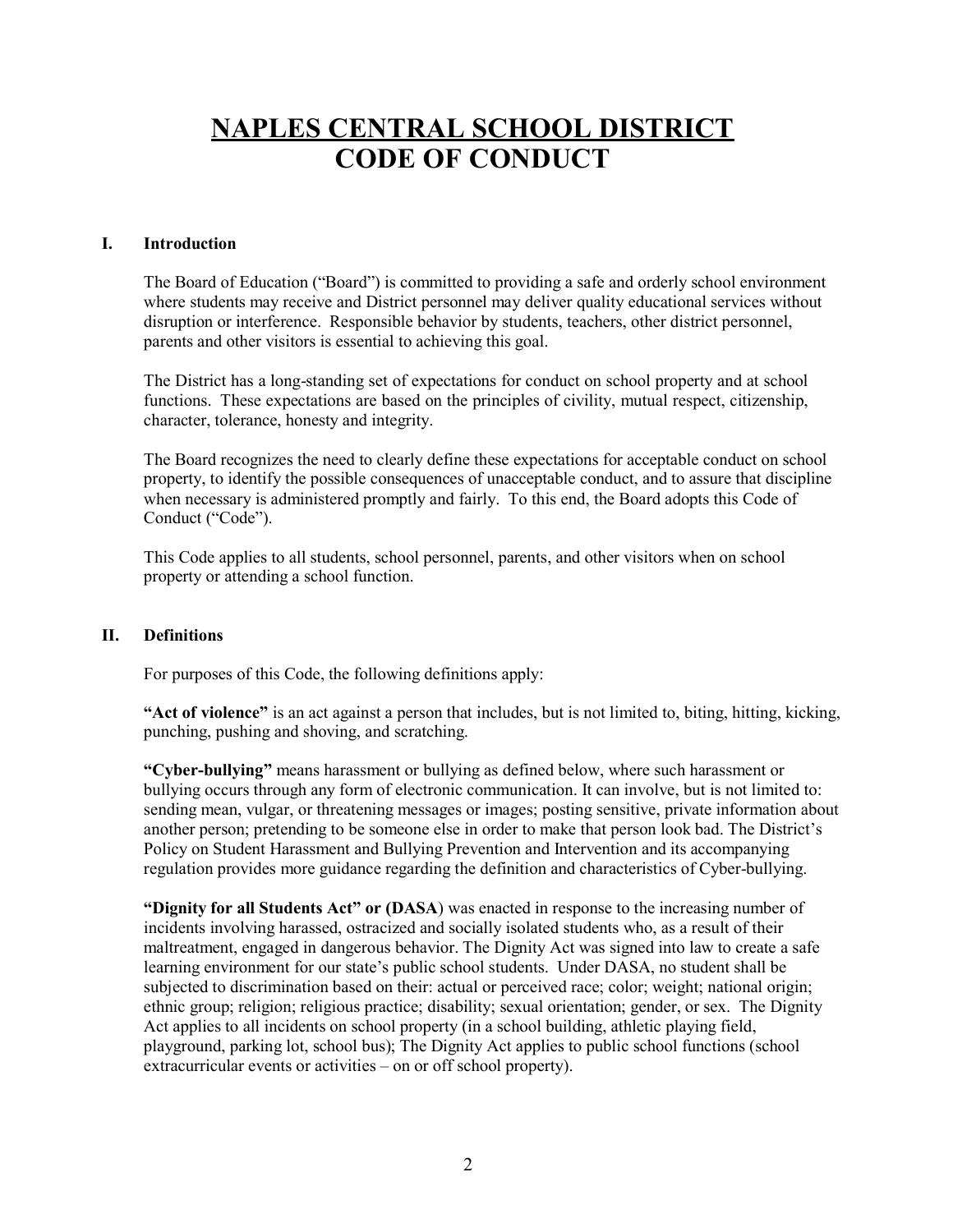"Disruptive student" means a student under the age of 21 who is substantially disruptive of the educational process or substantially interferes with the staff member's authority over the classroom. "A substantial disruption" of the educational process or a substantial interference with a staff member's authority occurs when a student demonstrates a persistent unwillingness to comply with the staff member's instructions, or repeatedly violates the school or classroom rules.

"Discrimination" is the act of denying rights, benefits, equitable treatment or access to facilities available to all others, to an individual or group of people because of the group, class or category to which that person belongs (as listed under Harassment, below).

"Harassment and Bullying" as defined by DASA as amended defines harassment and bullying as the creation of a hostile environment by conduct or by verbal threats, intimidation or abuse (including cyber-bullying) that has or would have the effect of unreasonably and substantially interfering with a student's educational performance, opportunities or benefits, or mental, emotional or physical wellbeing; or conduct, verbal threats, intimidation or abuse that reasonably causes or would reasonably be expected to cause a student to fear for his or her physical safety. It also includes conduct that reasonably causes or would reasonably be expected to cause physical injury or emotional harm to a student; or conduct which occurs off school property and creates or would foreseeably create a risk of substantial disruption within the school environment, where it is foreseeable that the conduct, threats, intimidation or abuse might reach school property. The phrase "threats, intimidation or abuse" includes both verbal and non-verbal actions. The harassing behavior may be based on any characteristic, including but not limited to a person's actual or perceived:

- race,
- color,
- weight,
- age,
- national origin,
- ethnic group,
- religion,
- religious practice,
- disability.
- sex,
- sexual orientation, or
- 
- expediential gender identity and expression.<br>
<u>Gender identity</u> is one's self-conception as being male or female, as distinguished from actual biological sex or sex assigned at birth.
- Gender expression is the manner in which a person represents or expresses gender to others, often through behavior, clothing, hairstyles, activities, voice or mannerisms.

Specifically, harassment can include any verbal, written or physical conduct which offends, denigrates, or belittles any individual because of any of the characteristics described above. Such conduct includes, but is not limited to derogatory remarks, jokes, demeaning comments or behaviors, slurs, mimicking, name calling, graffiti, innuendo, gestures, physical contact, stalking, threatening, bullying, extorting, etc. The District's Policy on Student Harassment and Bullying Prevention and Intervention and its accompanying regulation provides more guidance regarding the definition and characteristics of Harassment and Sexual Harassment, in particular.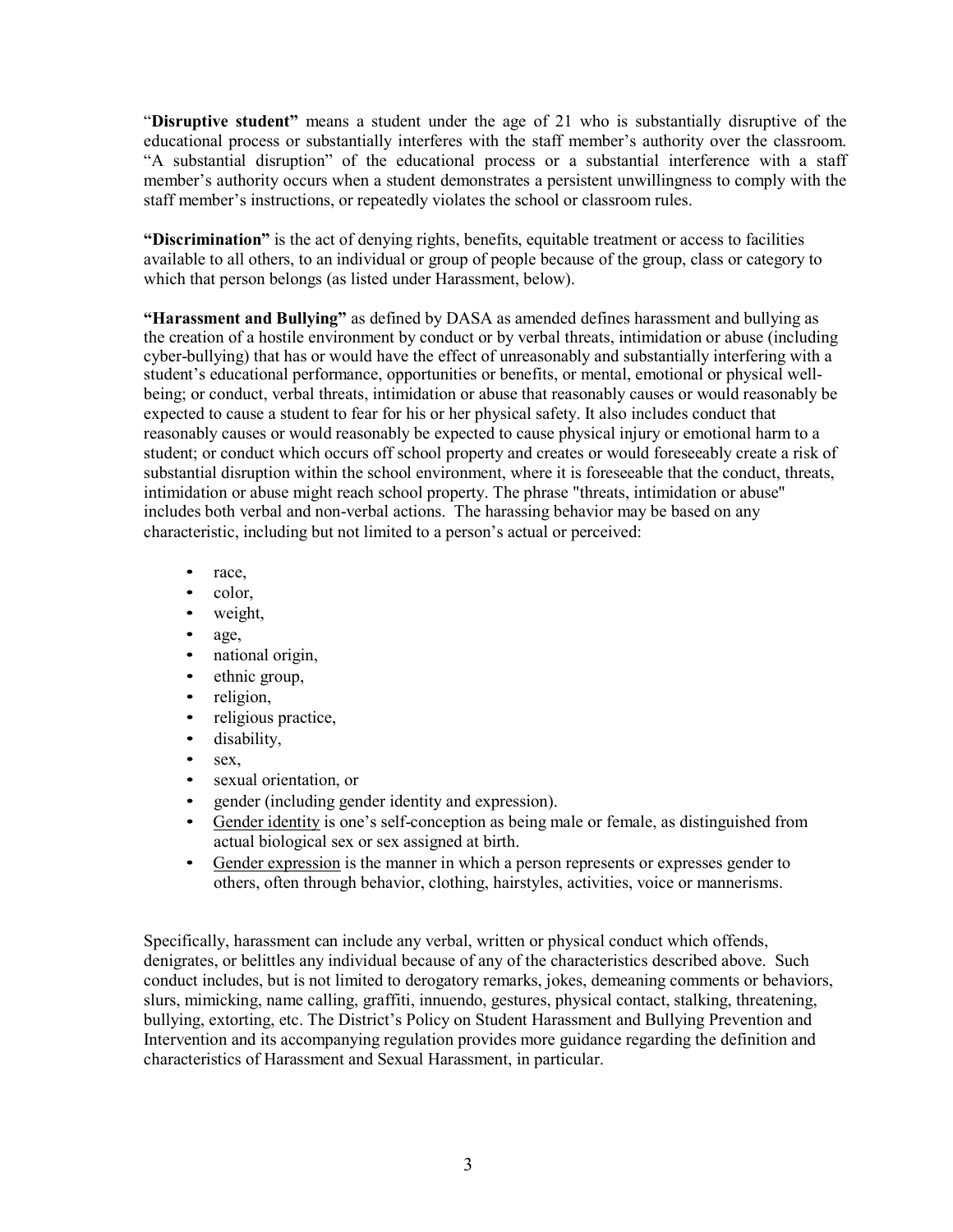"Hazing" is a form of harassment among students defined as any intentional or reckless act directed against another for the induction, initiation or membership process in any school sponsored activity, organization, club, or team involving harassment which produces public humiliation, physical or emotional discomfort, bodily injury or public ridicule. Hazing of a student includes soliciting, encouraging, aiding, or engaging in "hazing" behavior as defined pursuant to District policy, regulation and/or law. Hazing is demeaning, abusive and/or illegal behavior that harms victims, and is inconsistent with the educational goals of the District by negatively impacting the school environment. Hazing of a student by another student or group of students is strictly prohibited on school property; in school buildings; on school buses; by school sponsored groups, clubs or teams; and at school sponsored events and/or activities whether occurring on or off-campus. Permission, consent or assumption of risk by an individual subjected to hazing shall not lessen the prohibitions contained in the policy. The District's Policy on Student Harassment and Bullying Prevention and Intervention and its accompanying regulation provides more guidance regarding the definition and characteristics of Hazing.

"Illegal/Inappropriate/Prohibited Substances" include but are not limited to, inhalants, marijuana, synthetic "marijuana" cannabinoids (synthetic cannabinoids consist of plant material coated by chemicals that mimic THC, the active ingredient in marijuana), cocaine, LSD, PCP, amphetamines, barbiturates, ecstasy, heroin, steroids, any substances commonly referred to as designer drugs, lookalikes, alcohol, tobacco (including any look alike products designed to mimic the effects of tobacco such as, but not limited to, electronic and vapor cigarettes), and prescription or over-the-counter drugs when possession or use has not been authorized in accordance with District policy and procedure or such are inappropriately used or shared with others.

"Plagiarism" is the use or close imitation of the language and ideas of another author and representation of them as one's own original work. This includes copying from electronic sources (from the World Wide Web), even with minor alterations.

"Retaliation" means when any member of the school community retaliates against any person who reports alleged harassment or against any person who testifies, assists or participates in an investigation, proceeding or hearing relating to such harassment. It is possible that an alleged harasser may be found to have retaliated even if the underlying complaint of harassment is not found to be a violation of this code of conduct. Retaliation includes, but is not limited to any form of intimidation, reprisal or harassment and may be redressed through application of the same reporting, investigation, and enforcement procedures as for harassment.

"School function" means any school-sponsored extra-curricular event or activity.

"School property" means in or within any building, structure, athletic playing field, playground, parking lot, or land contained within the real property boundary line of a public elementary or secondary school, or in or on a school bus, as defined in Vehicle and Traffic Law §142.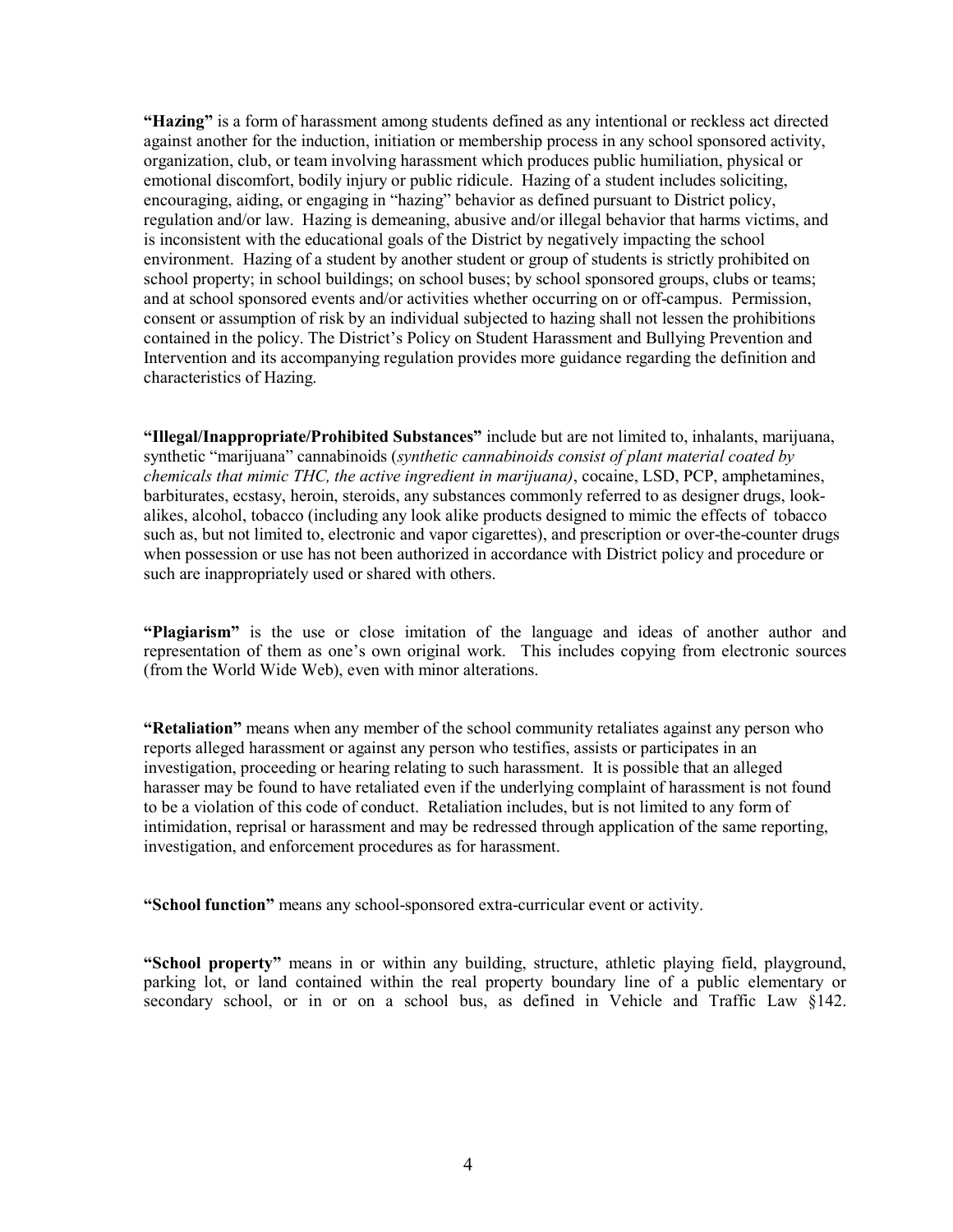"Sexual Harassment" specifically means sexual advances, requests for sexual favors and other verbal or physical conduct of a sexual nature when:

- a) Submission to that conduct is made either explicitly or implicitly a term or condition of a student's education.
- b) Submission to or rejection of such conduct by a student is used as a component of the basis for decisions affecting that student.
- c) The conduct, on the basis of sex, could interfere with a student's educational performance and/or deny or limit a student's ability to participate in or to receive benefits, services or opportunities in the school's programs.

This applies whether the harassment is between people of the same or different gender. Sexual harassment can include, but is not limited to, verbal, written or physical conduct, directed at or related to a person's gender or gender expression, such as sexual gossip or personal comments of a sexual nature, sexually suggestive or foul language, sexual jokes, whistling, spreading rumors or lies of a sexual nature about someone, demanding sexual favors, forcing sexual activity by threat of punishment or offer of educational reward, obscene graffiti, display or sending of pornographic pictures or objects, touching, pinching, grabbing, kissing or hugging or restraining someone's movement in a sexual way. It also includes sexual violence which is defined as physical sexual acts perpetrated against a person's will or where a person is incapable of giving consent. Sexual violence as defined by New York Penal Law includes but is not limited to acts such as:

- a) Rape;
- b) Sexual assault;
- c) Sexual battery;
- d) Sexual coercion.

For purposes of this regulation, sexual harassment includes all verbal or physical conduct of a sexual nature between a District employee, officer, volunteer, vendor or visitor and a student. With respect to sexual harassment between students, the verbal or physical conduct of a sexual nature must be unwelcome to constitute harassment.

"Sexual Orientation" is defined as heterosexuality, homosexuality, bisexuality, or asexuality, whether actual or perceived.

"Threat" means an expression of intention to cause harm, do violence, intimidate, or punish.

"Violent student" means a student under the age of 21 who:

- 1. Commits, attempts, or threatens an act of violence upon a school employee.
- 2. Commits, attempts, or threatens an act of violence upon another student or any other person lawfully on school property or at a school function.
- 3. Possesses, while on school property or at a school function, a weapon.
- 4. Displays, while on school property or at a school function, what appears to be a weapon.
- 5. Threatens, while on school property or at a school function, to use a weapon.
- 6. Knowingly and intentionally damages or destroys the personal property of any school employee or any person lawfully on school property or at a school function.
- 7. Knowingly and intentionally damages or destroys school district property.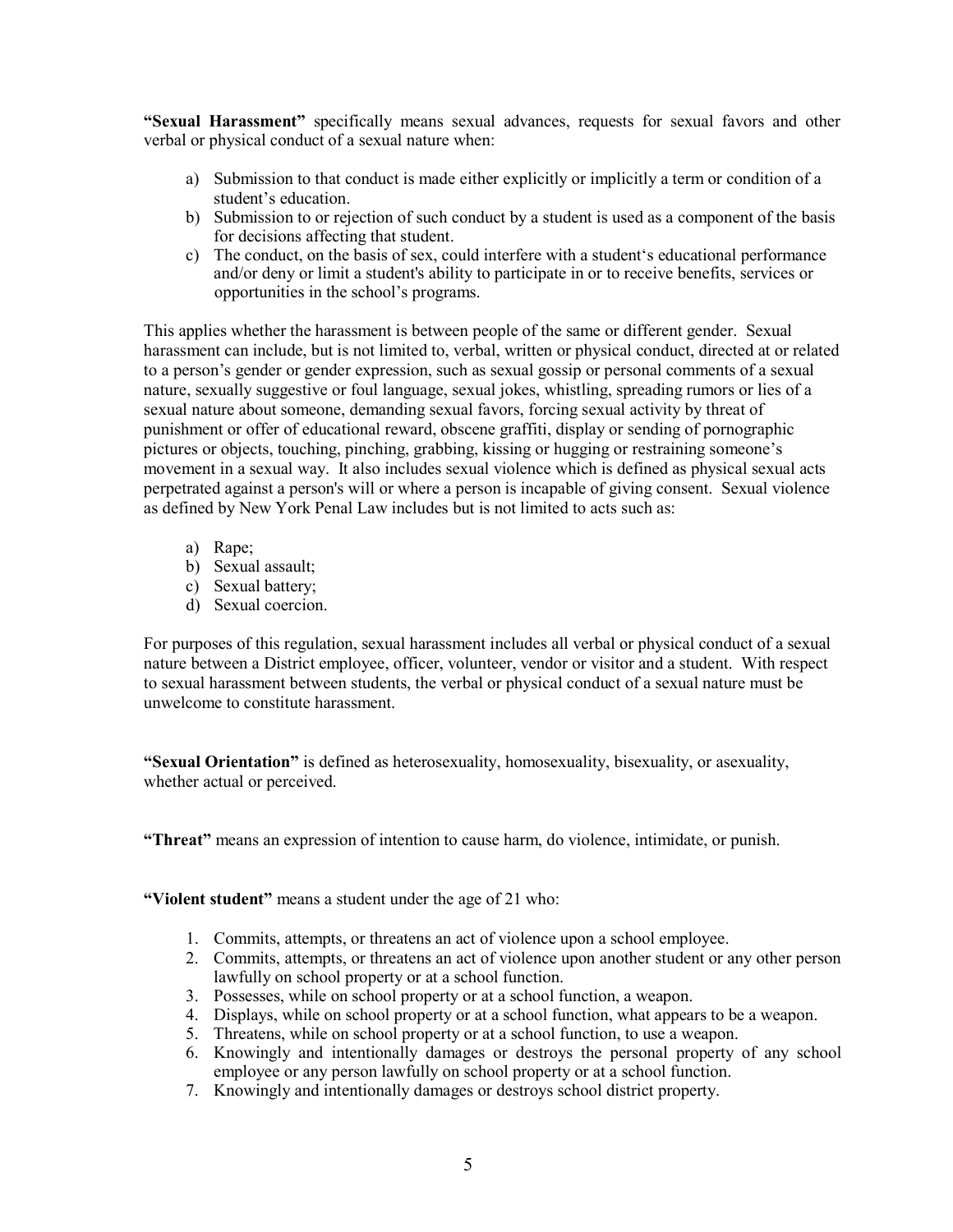"Weapon" means a firearm as defined in 18 USC §921 for purposes of the Gun-Free Schools Act and the District weapons policy. It also means any other gun, BB gun, pistol, revolver, shotgun, rifle, machine gun, paint ball gun, disguised gun, dagger, dirk, razor, stiletto, switchblade knife, gravity knife, brass knuckles, sling shot, metal knuckle knife, box cutter, cane sword, electronic dart gun, Kung Fu star, electronic stun gun, pepper spray or other noxious spray, explosive or incendiary bomb, or look-alikes (i.e., fake items made to look like any of the aforementioned or other weapon), pocket-, pen-, or other knife, or other device, instrument, material, or substance ("other Item") that can cause physical injury or death when used, or when such other item is brandished as a weapon.

#### III. Student Rights and Responsibilities

#### Students' Rights

- 1. Students have the right to pursue an education in an atmosphere that is safe and conducive to learning and to achieve all that they are capable of achieving.
- 2. Students have the right to enroll in a particular course of study that best meets their needs.
- 3. Students have the right to be respected on the merits of their attributes as individuals.
- 4. Students have the right to procedural due process, guaranteed by the United States Constitution and New York State Education Law, prior to disciplinary action taken against them. Students have the right to freedom of speech and expression, which does not interfere with the educational process or infringe upon the rights of others.
- 5. Students have the right to be free from discrimination, harassment and/or retaliation on school property or school functions including but not limited to the educational program, activities, or admission policies of their school.

#### Students' Responsibilities

- 1. Students will conduct themselves with respect toward self, fellow students and teachers in accordance with the District Code of Conduct and the provisions of DASA. Students will conduct themselves in a manner that fosters an environment that is free from bullying, cyber bullying, harassment, discrimination and/or retaliation. Students should also report and encourage others to report any incidents of bullying, cyber bullying, harassment, discrimination and/or retaliation.
- 2. Students will maintain as high a scholastic average as possible.
- 3. Students will follow the directions of the faculty and administration at all times.
- 4. Students will fulfill all academic and behavioral classroom obligations to teachers.
- 5. Students will show respect for school property and for the property of others.
- 6. Students will demonstrate good sportsmanship at all times and in all school activities.
- 7. Students will dress in a clean, presentable manner, in accordance with guidelines specified by the administration in the Code of Conduct, regarding appropriate school dress.
- 8. Students will take an active part in student government by running for office or conscientiously voting for the best candidates and making his/her problems known to the representative.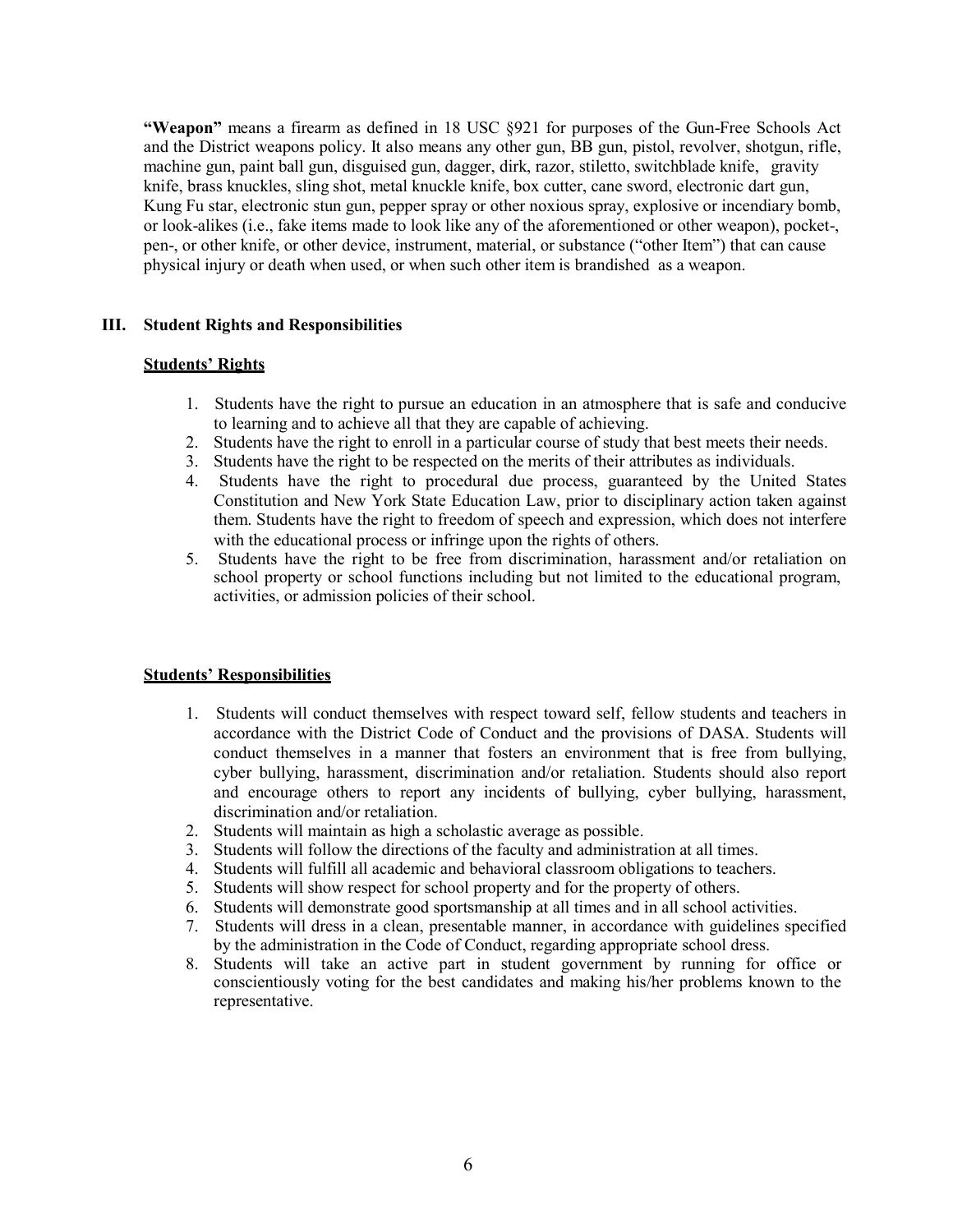# IV. Essential Partners

The Naples Central School District believes that appropriate student behavior is a result of cooperative efforts among students, parents, staff members, the administration and the Board of Education. All essential partners will demonstrate respect for school and societal rules. The District therefore emphasizes the need for the entire school community to provide a meaningful educational experience to all District students.

# A. Parents

- All parents are expected to:<br>• Recognize that the education of their children is a joint responsibility of the parents and the school community.
- Send their children to school ready to participate and learn.
- Ensure their children attend school regularly and on time.
- 
- Ensure absences are excused. Insist their children be dressed and groomed in a manner consistent with the student dress
- code. Help their children understand that in a democratic society appropriate rules are required to maintain a safe, orderly environment.
- Know school rules and help their children understand them.
- Convey to their children a supportive attitude toward education and the District.
- Build good relationships with teachers, other parents and their children's friends.
- 
- Help their children deal effectively with peer pressure.<br>• Inform school officials of changes in the home situation that may affect student conduct or performance.
- 
- Provide a place for study and ensure homework assignments are completed. Report incidents of bullying, cyber bullying, harassment, discrimination and/or retaliation discrimination, harassment and/or retaliation that are witnessed or otherwise brought to a parent's attention in a timely manner.

# B. Teachers

All District teachers are expected to:

- Maintain a climate of mutual respect and dignity, regardless of actual or perceived race, color, weight, age, national origin, ethnic group, religion, religious practice, disability, sexual orientation, gender or sex, which will strengthen students' self-concept and promote confidence to learn.
- Demonstrate interest in teaching and concern for student achievement.
- Know school policies and rules, and enforce them in a fair and consistent manner.
- Communicate to students and parents:
	- o Course objectives and requirements
	- o Marking/grading procedures
		- o Assignment deadlines
		- o Expectations for students
	- o Classroom discipline plan
- Communicate regularly with students, parents and other school district personnel.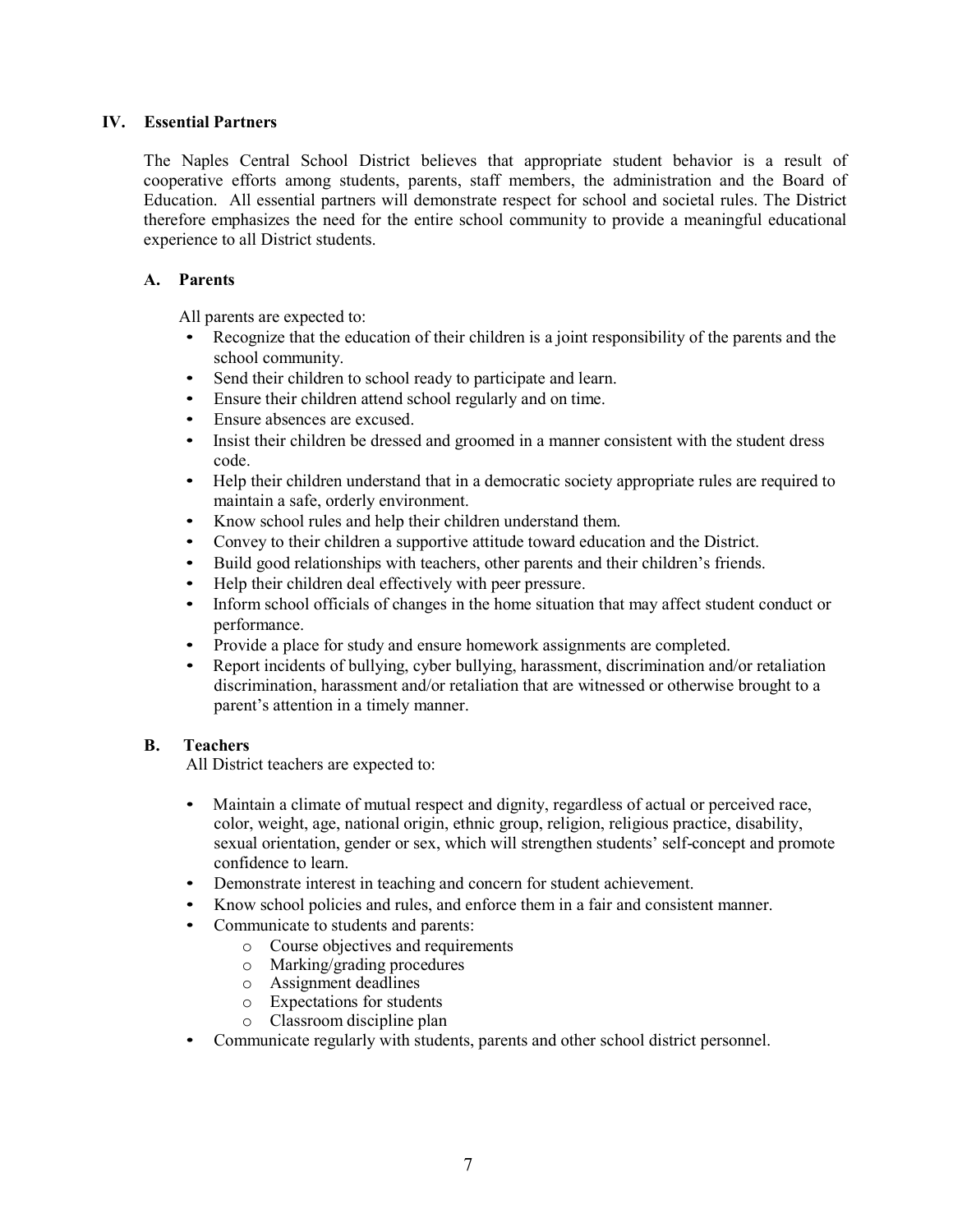- Confront issues of bullying, cyber bullying, harassment, discrimination and/or retaliation or any situation that threatens the emotional or physical health or safety of any student, school employee or any person who is lawfully on school property or at a school function. Report
- all incidents in a timely manner.<br>• Address personal biases that may prevent equal treatment of all students in the school or classroom setting.

# C. Administrators

All District administrators are expected to:

- Promote a safe, orderly and stimulating school environment, which supports active teaching
- Facilitate regular communication (including the redress of grievances) among staff, students, and parents.
- 
- Evaluate on a regular basis all staff and instructional programs. Support the development of and student participation in appropriate extracurricular
- Be responsible for enforcing the Code of Conduct and resolving all cases promptly and
- fairly.<br>• Maintain a climate of mutual respect and dignity, regardless of actual or perceived race, color, weight, age, national origin, ethnic group, religion, religious practice, disability, sexual orientation, gender or sex, which will strengthen students' self-concept and promote confidence to learn. • Confront issues of bullying, cyber bullying, harassment, discrimination and/or retaliation or
- any situation that threatens the emotional or physical health or safety of any student, school employee or any person who is lawfully on school property or at a school function. Report
- all incidents in a timely manner.<br>
Address personal biases that may prevent equal treatment of all students in the school or classroom setting.

# D. Other School District Personnel

All other School District personnel are expected to:

- Maintain a climate of mutual respect and dignity, regardless of actual or perceived race, color, weight, national origin, ethnic group, religion, religious practice, disability, sexual orientation, gender or sex, which will strengthen students' self-concept and promote confidence to learn.
- Demonstrate interest, enthusiasm and concern for student health, safety, and achievement.
- 
- Know District policies and enforce them in a fair and consistent manner.<br>Confront issues of bullying, cyber bullying, harassment, discrimination and/or retaliation or any situation that threatens the emotional or physical health or safety of any student, school employee or any person who is lawfully on school property or at a school function. Report
- Address personal biases that may prevent equal treatment of all students in the school or classroom setting. • Communicate regularly with students, parents and other school district personnel as
- appropriate.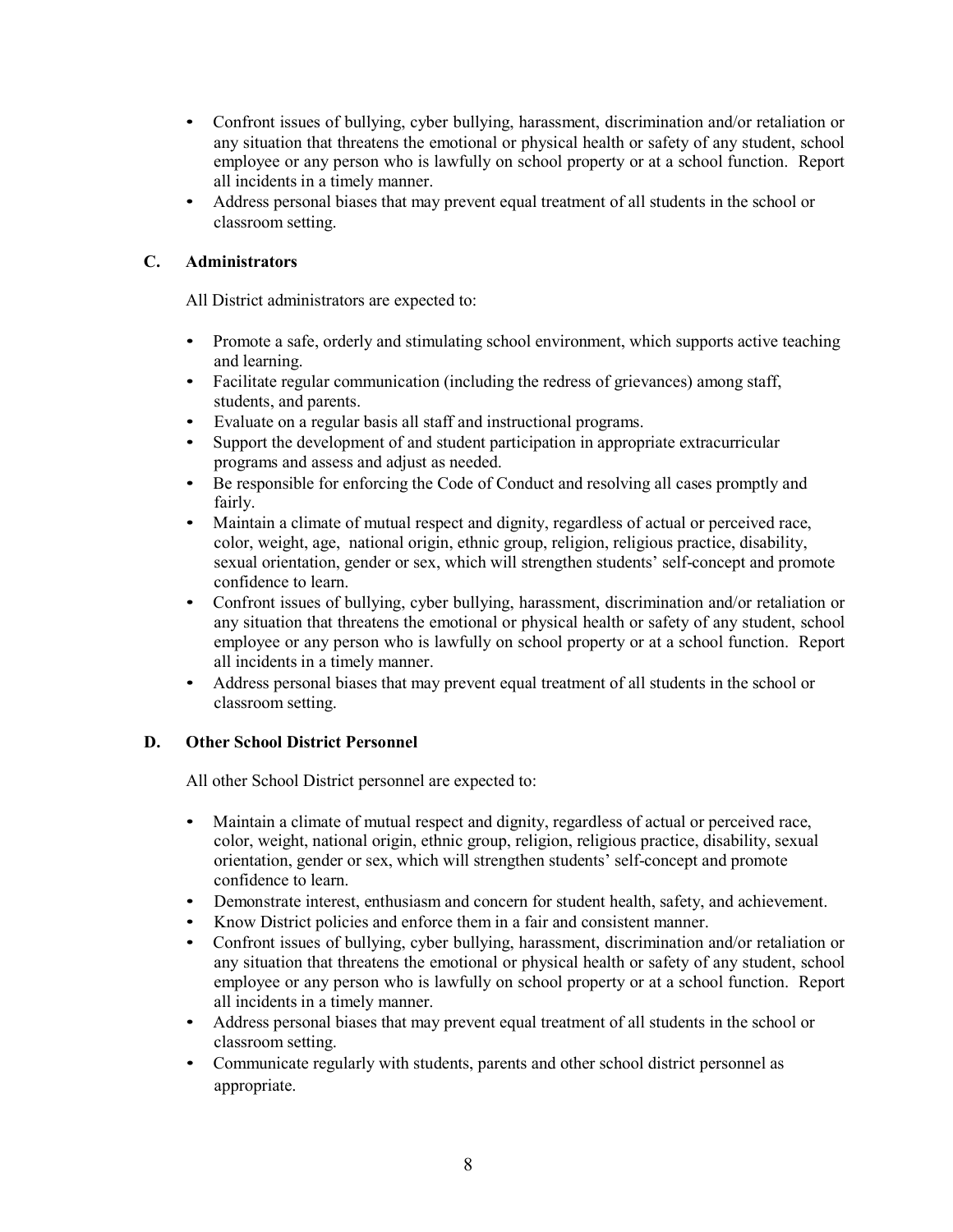# E. Board of Education

- All School Board members are expected to:<br>• Collaborate with student, teacher, administrator, and parent organizations, school safety personnel and other school personnel to develop a Code of Conduct that clearly defines expectations for the conduct of students, District personnel and parents/visitors on school
- property and at school functions.<br>• Adopt and review at least annually the District's Code of Conduct to evaluate the Code's effectiveness and the fairness and consistency of its implementation.
- Lead by example by conducting Board meetings in a professional, respectful, and courteous manner.<br>• Support the efforts of teachers, staff, and community to provide the highest quality
- 
- education for students.<br>
Be student advocates and interact with parents; helping students achieve success by promoting a clear and open line of communication between parents and the Board of
- Education.<br>• Maintain a climate of mutual respect and dignity, regardless of actual or perceived race, color, weight, national origin, ethnic group, religion, religious practice, disability, sexual orientation, gender or sex, which will strengthen students' self-concept and promote
- confidence to learn. Report issues of bullying, cyber bullying, harassment, discrimination and/or retaliation or any situation that threatens the emotional or physical health or safety of any student, school employee or any person who is lawfully on school property or at a school function.

# V. Acceptable and Unacceptable Dress

- All students are expected to give proper attention to personal cleanliness and to dress appropriately for school and school functions. School is a workplace and student attire should be appropriate for the workplace. Student attire should be a reflection of the atmosphere of mutual respect, as dress code expectations are intended to promote an emotionally safe environment for all.
- Students and their families have the primary responsibility for acceptable student dress and appearance. However, teacher and school district personnel should exemplify and reinforce acceptable student attire and help students develop an understanding of appropriate appearance in the school setting. The school administration will make the final decision regarding inappropriate student dress.
- A student's dress, grooming and appearance shall be safe, appropriate and not disrupt or interfere with the educational process.
- Clothing shall be of a respectable type and coverage. Recognize that extremely brief garments that reveal or expose private parts or midriff/mid-torso, or expose underwear are not appropriate. This guideline and reasonable judgement should be used.
- Shorts, skirts and dresses shall be of respectable type and length. Private parts and midriff must be covered. This guideline and reasonable judgement should be used.
- Pajamas, bedroom slippers, etc. may not be worn except for special occasions such as spirit week.
- Safety is a primary concern; clothing should be clean and proper footwear should be worn at all times. Students should comply with course requirements for proper footwear and clothing for PE, art class, science, technology, etc. Course syllabi should include any specific requirements. Footwear and clothing that is a safety hazard (i.e., spiked heels, cleats) will not be allowed.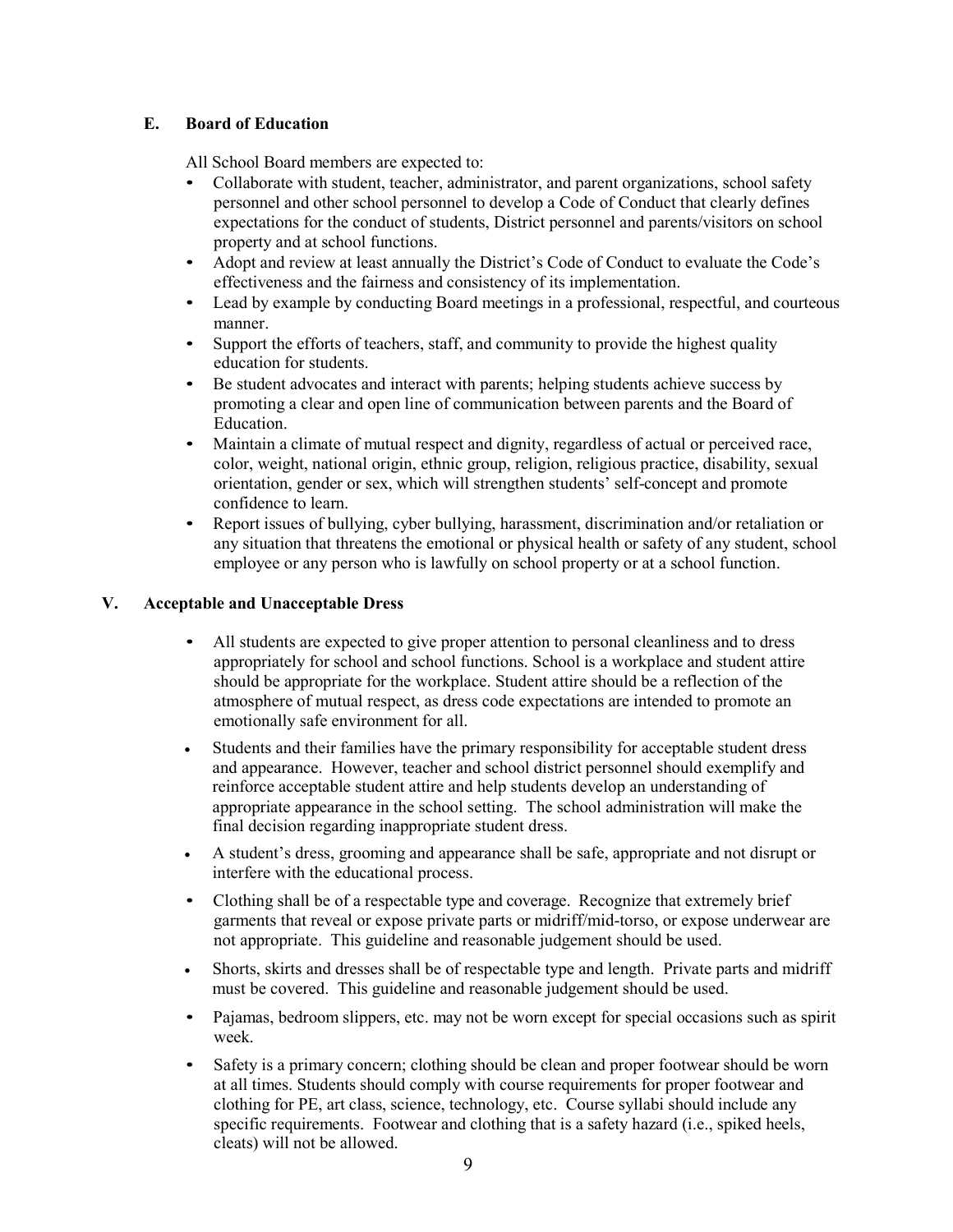Discriminatory messages on clothing related to ethnicity, ethnic origin, religion, religious practices, weight, ancestry, national origin, gender (including gender identity and expression), sexual orientation or disability are not permitted. Clothing that shows written or printed matter that is profane, sexually suggestive, or advocates alcohol, tobacco or illegal drug use may not be worn. Also, students may not wear clothing that encourages illegal or violent activities. Clothing should not depict guns or other weapons.

# VI. Acceptable and Unacceptable Student Conduct/Language

While on school property and at school functions, students **should**:

- Conduct themselves with respect toward self, fellow students and teachers. This includes conducting themselves in a manner that fosters an environment that is free from bullying, cyber bullying, harassment, discrimination and/or retaliation as defined in this Code, and to report and encourage others to report any incidents of bullying, cyber bullying, harassment, discrimination and/or retaliation.
- Maintain as high a scholastic average as possible.
- Follow the directions of school district personnel at all times.
- Fulfill all academic and behavioral obligations.
- Show respect for school property and for the property of others.
- Demonstrate good sportsmanship at all times and in all school activities.
- Dress in a clean, presentable manner, in accordance with guidelines specified by the administration in the Code of Conduct, regarding appropriate school dress.

While on school property and at school functions, students should **not**:

- Engage in conduct that is disorderly. Examples of disorderly conduct include but are not limited to:
	- o Running in hallways.
	- o Making unreasonable noise.
	- o Using language or gestures that are profane, lewd, vulgar, slanderous or denigrate others on account of race, color, religion, religious practices, creed, national origin, ethnic origin, ethnic group, weight, age, disability, gender (including gender identity and expression), or sexual orientation.
	- o Obstructing vehicular or pedestrian traffic.
	- o Engaging in any willful act that disrupts the normal operation of the school community.
	- o Trespassing. Students are not permitted in any school building, other than the one they regularly attend, without the permission from the administrator in charge of the building.
	- o Computer/electronic/cell phone misuse, including but not limited to, any unauthorized use of computers, software, or internet/intranet account: accessing inappropriate websites: or any other violation of the District's Acceptable Use Policy.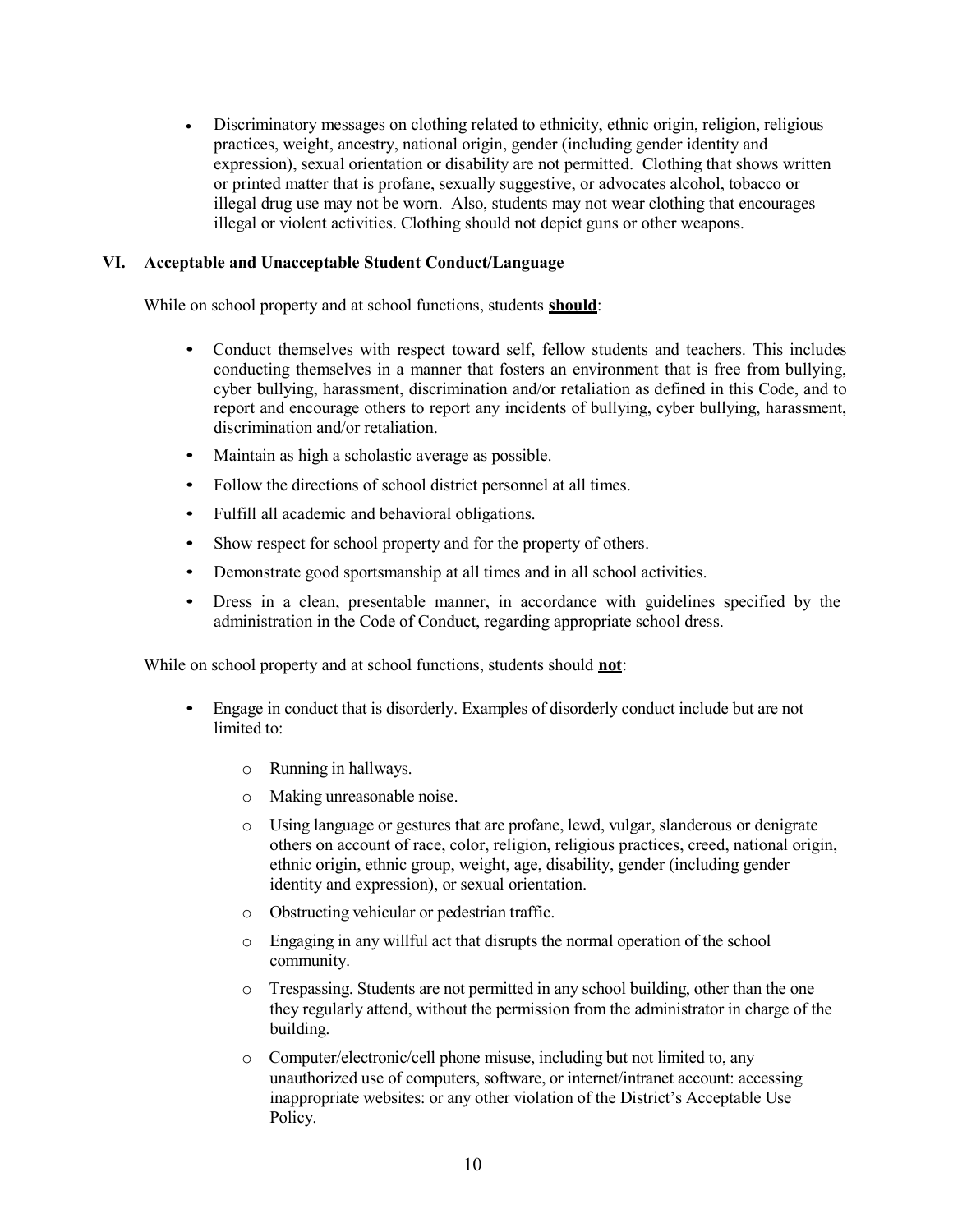- Engage in conduct that is insubordinate. Examples of insubordinate conduct include but are not limited to:
	- o Failing to comply with the reasonable directions of teachers, school administrators or other school employees in charge of students or otherwise demonstrating disrespect.
	- o Lateness, missing or leaving school without permission.
	- o Skipping detention.
- Engage in conduct that is disruptive. Examples of disruptive conduct include but are not limited to:
	- o Failing to comply with the reasonable directions of teachers, school administrators or other school employees in charge of students.
- Engage in conduct that is violent. Examples of violent conduct include but are not limited to:
	- o Committing an act of violence (such as hitting, kicking, punching and scratching) upon a teacher, administrator or other school employee or attempting to do so.
	- o Committing an act of violence (such as hitting, kicking, punching and scratching) upon another student or any other person lawfully on school property or attempting to do so.
	- o Possessing a weapon. Authorized law enforcement officials are the only persons permitted to have a weapon in their possession while on school property or at a school function.
- Engage in any conduct that endangers the safety, morals, health or welfare of others. Examples of such conduct include but are not limited to:
	- o Lying, deceiving or giving false information to school personnel.
	- o Stealing District property or the property of other students, school personnel or any other person lawfully on school property or while attending a school function.
	- o Defamation, which includes making false or unprivileged statements or representations about an individual or identifiable group of individuals that harm the reputation of the person or the identifiable group by defaming them. This can include posting or publishing video, audio recordings or pictures (written material, cell phones, Internet, YouTube, etc.)
	- o Discrimination, as defined above, which includes the use of race, color, weight, national origin, ethnic group, religion, religious practice, disability, sex, sexual orientation, gender (including gender identity is one's self-conception as being male or female, as distinguished from actual biological sex or sex assigned at birth and gender expression is the manner in which a person represents or expresses gender to others, often through behavior, clothing, hairstyles, activities, voice or mannerisms) or other status protected by local, state, or federal law as a basis for treating another in a negative manner.
	- o Harassment, as defined above, which includes a communication (verbal, written, electronic or graphic) and/or physical conduct based on an individual's actual or perceived race, color, religion, national origin, political affiliation, sexual orientation, sex, weight, age, marital or veteran status, disability or any other status protected by local, state, or federal law.
	- o Bullying, hazing and intimidation, as defined above, which includes engaging in actions or statements that put an individual in fear of bodily harm and/or emotional discomfort; for example, "play" fighting, extortion of money, overt teasing, etc.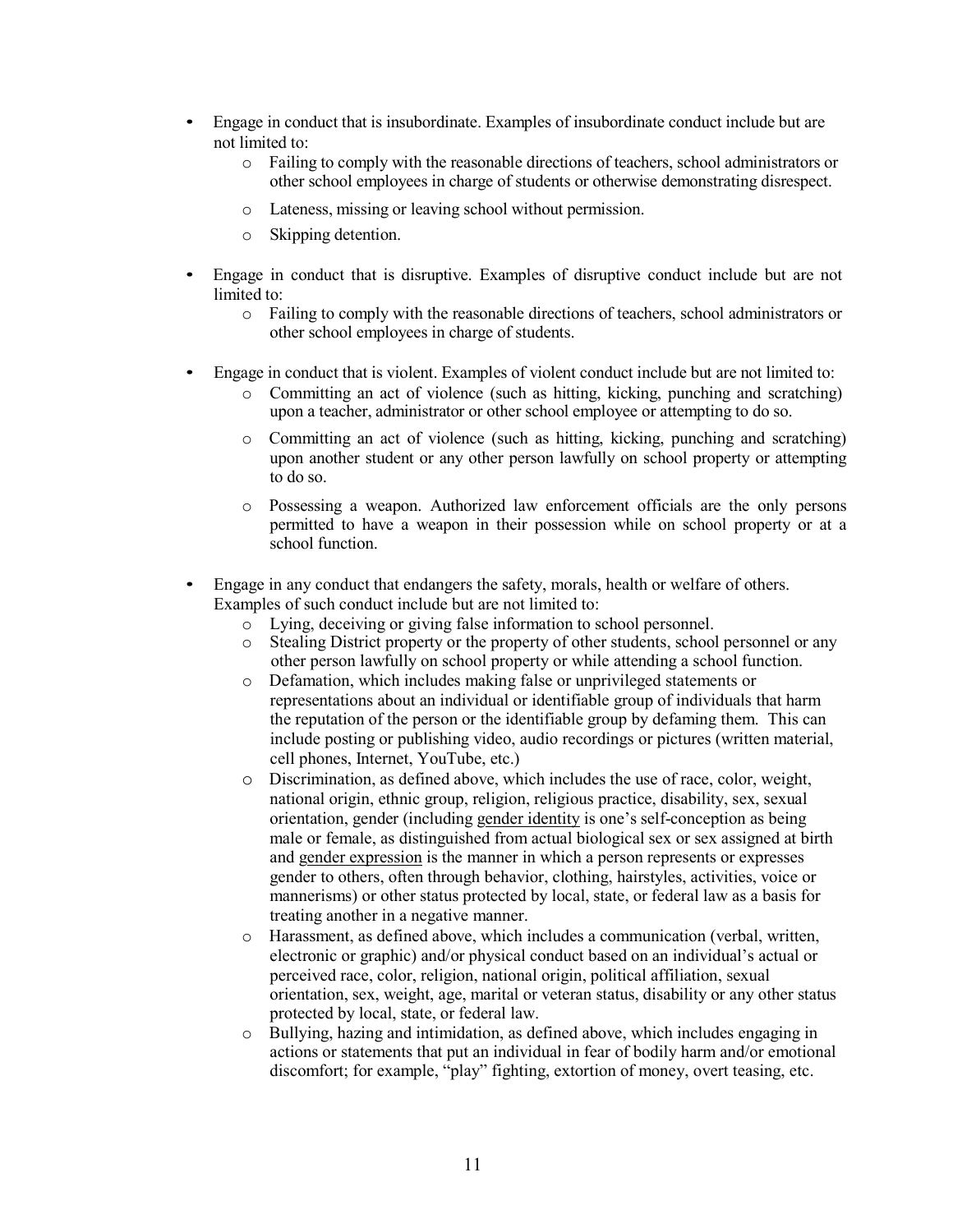- o Cyber bullying, as defined above, including, but not limited to, the use of instant messaging, e-mail, Web sites, chat rooms, and text messaging, when such use interferes with the operation of the school; or infringes upon the general health, safety and welfare of students or employees.
- o Sexual harassment, which includes unwelcome sexual advances, requests for sexual favors, taking, sending or receiving sexually explicit videos, pictures or auditory recordings and other verbal or physical conduct (such as inappropriate touching) or communication of a sexual nature.
- o Displaying signs of gang affiliation or engaging in gang-related behaviors that are observed to increase the level of conflict or violent behavior.
- o Hazing, as defined above, which includes any intentional or reckless act directed against another for the purpose of initiation into, affiliating with or maintaining membership in any District or school sponsored activity, organization, club or team.
- o Selling, using, possessing or distributing obscene material.
- Possessing, consuming, selling, attempting to sell, distributing or exchanging alcoholic beverages, tobacco, tobacco products (including look-a-like tobacco products such as smokeless or "vapor" cigarettes) or illegal substances, or being under the influence of any of these. "Illegal substances" include, but are not limited to, inhalants, marijuana, cocaine, LSD, PCP, amphetamines, heroin, steroids, look-alike drugs, herbal/chemical products designed to mimic the effects of marijuana (also known as synthetic cannabinoids, including but not limited to such brand names as "K2", "Spice", etc.), drug paraphernalia and any substances commonly referred to as "designer drugs."
- o Inappropriately using, sharing, selling, attempting to sell, distributing or exchanging prescription and over-the-counter drugs.
- o Possessing, consuming, selling, attempting to sell, distributing, or exchanging "look-alike drugs"; or, possessing or consuming (without authorization), selling, attempting to sell, distributing or exchanging other substances such as dietary supplements, weight loss pills, etc.
- o Gambling and gaming.
- o Initiating or reporting warning of fire, bomb threat, or other catastrophe without valid cause, misusing 911, or inappropriately discharging a fire extinguisher.
- o Violating gender privacy when using school restroom facilities.
- o Indecent exposure, that is, exposure to sight of the private parts of the body or other lewd or indecent behavior.
- o Failure to report, when you have knowledge of, an intended false bomb threat.
- o Retaliation, as defined above.
- Engage in misconduct while on a school bus, school operated vehicle or private vehicle being utilized for the transport of students. It is crucial for students to behave appropriately while riding on District buses to ensure their safety and that of other passengers and to avoid distracting the bus driver. Students are required to conduct themselves on the bus in a manner consistent with established standards for classroom behavior. This includes but is not limited to excessive noise, pushing, shoving, fighting, bullying, cyber bullying, harassment, discrimination and/or retaliation as defined in this Code.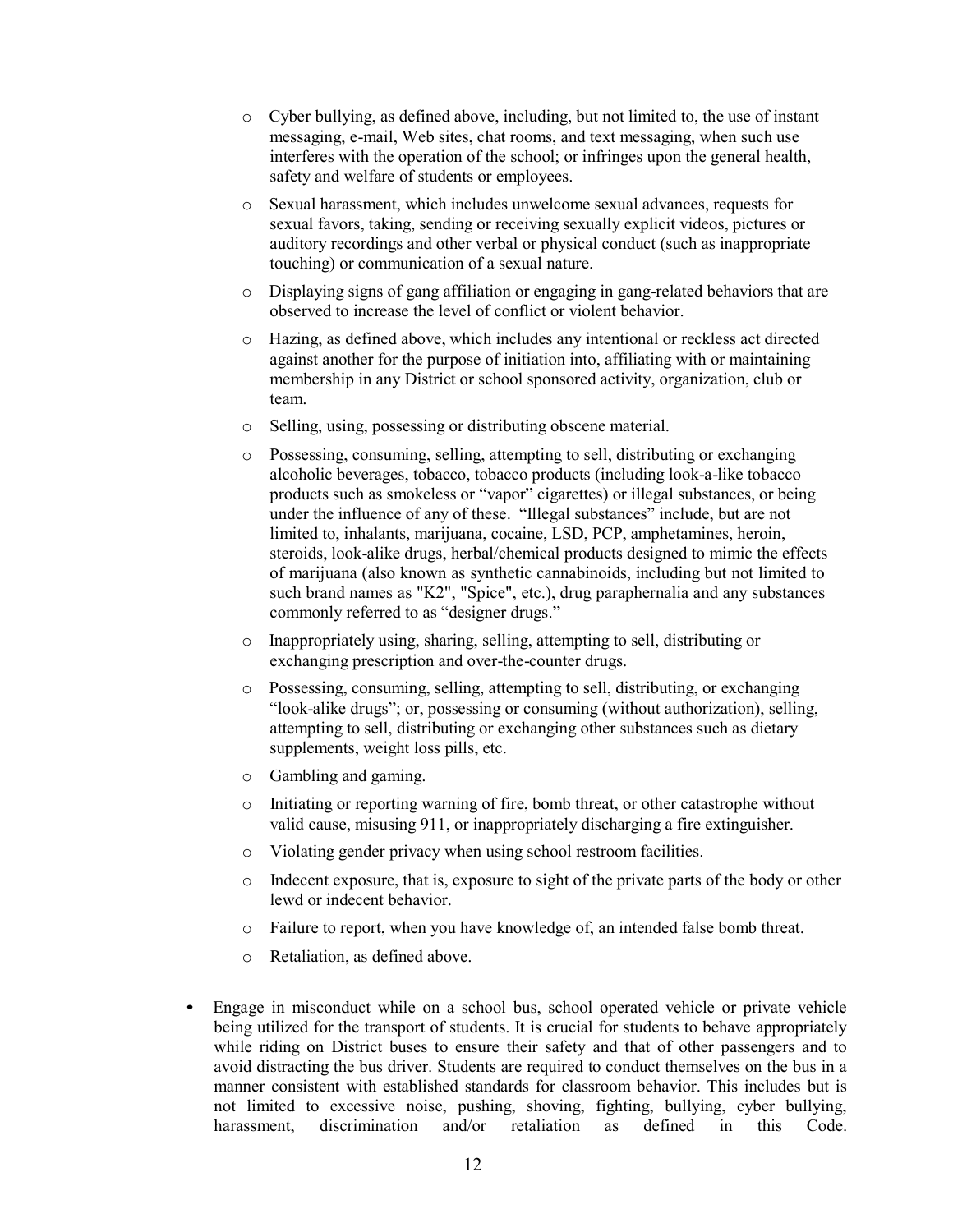- Engage in any form of academic misconduct. Examples of academic misconduct include but are not limited to:
	- o Plagiarism
	- o Cheating
	- o Copying or otherwise transmitting answers to or for other students.
	- o Altering records.
	- o Assisting another student in any of the above actions.

#### VII. Reporting Violations

#### A. General Reporting Expectations

All students are expected to promptly report violations of this Code, and to immediately report any individual possessing a weapon, alcohol or illegal substance on school property or at a school function, to a teacher, school counselor, the building principal or other District staff. To the extent possible, the reporting student's identity will be kept confidential.

All District staff members who are authorized to impose disciplinary sanctions are expected to do so in a prompt, fair and lawful manner. District staff members that are not authorized to impose disciplinary sanctions are expected to promptly report violations of this Code to their supervisor, who will, in turn, either impose an appropriate disciplinary sanction (if warranted) or refer the matter to a staff member who is authorized to impose an appropriate sanction.

Any weapon, alcohol or illegal substance found shall be confiscated immediately, if it is possible to do so in a safe manner, followed by notification to the parent of the student involved and the appropriate disciplinary sanction if warranted. Notification of law enforcement officials is also a probable consequence.

The building principal or his or her designee may notify the appropriate local law enforcement agency of those Code violations that constitute a crime and substantially affect the order or security of a school as soon as practical. The notification may be made by telephone, followed by a letter. This notification must identify the student and explain the conduct that violated the code of conduct and constituted a crime.

# B. Reporting Discrimination, Harassment and Retaliation (including Bullying, Cyber-bullying, Hazing, Intimidation, etc.)

The District will act to promptly investigate all complaints, verbal or written, formal or informal, of allegations of discrimination, harassment and retaliation; and will promptly take appropriate action to protect individuals from such further conduct. All sexual harassment and gender discrimination complaints will be forwarded to one of the District's Dignity Act Coordinators, who will carry out the investigation and coordinate compliance with DASA regulations as applicable to the complaint.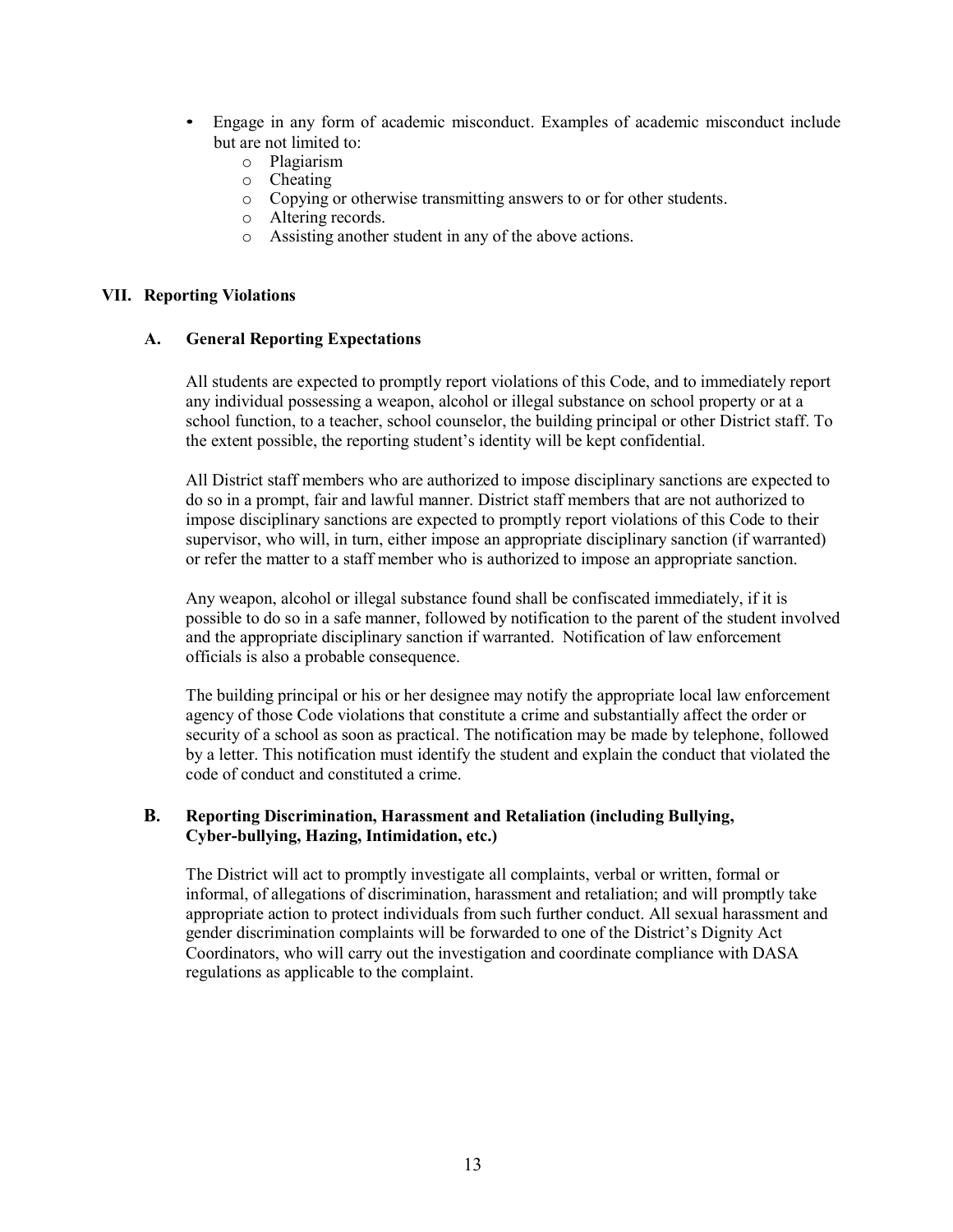It is essential that any student who believes he/she has been subjected to discrimination, harassment, or retaliatory behavior, as well as any individual who is aware of and/or who has knowledge of, or witnesses any possible occurrence, immediately report same to any staff member or administrator. To effectively enforce this policy and to take prompt corrective measures, it is essential that all persons with knowledge of harassment/bullying report such behavior to an administrator including but not limited to a principal, superintendent, or the Dignity Act Coordinator (as defined below) within one school day after the incident is reported or witnessed so that it may be effectively investigated and resolved. A written report of the incident by the school employee reporting same has to be completed within two school days. All complaints and written reports of alleged harassing, bullying and/or retaliatory conduct shall be forwarded to the school building's Dignity Act Coordinator for monitoring.

All complaints of alleged discriminating, harassing, and/or retaliatory conduct shall be:

- i. promptly investigated in accordance with the terms of District policy;
- ii. forwarded to the school building's Dignity Act Coordinator for monitoring; and
- iii. treated as confidential and private to the extent possible within legal constraints.

The District's designated Dignity Act Coordinators are:

| Name            | School Building | Contact Information                   |
|-----------------|-----------------|---------------------------------------|
| Nicole Green    | Jr./Sr. High    | ngreen2@naplescsd.org<br>585-374-7927 |
| Kristina Saucke | Elementary      | ksaucke@naplessd.org<br>585-374-7951  |

#### VIII. Disciplinary Interventions or Consequences, Procedures and Referrals

Discipline is most effective when it deals directly with the problem at the time and place it occurs, and in a way that students view as fair and impartial. School personnel who interact with students are expected to use disciplinary action only when necessary and to place emphasis on the students' ability to grow in self-discipline.

Disciplinary action, when necessary, will be firm, fair, and consistent so as to be the most effective in changing student behavior. In determining the appropriate disciplinary action, school personnel authorized to impose disciplinary penalties may consider the following:

- 1. The student's age.
- 2. The nature of the offense and the circumstances, which led to the offense.
- 3. The student's prior disciplinary record.
- 4. The effectiveness of other forms of discipline.
- 5. Information from parents, teachers and/or others, as appropriate.
- 6. Other extenuating circumstances.

As a general rule, discipline will be progressive. This means that a student's first violation will usually merit a lighter penalty than subsequent violations.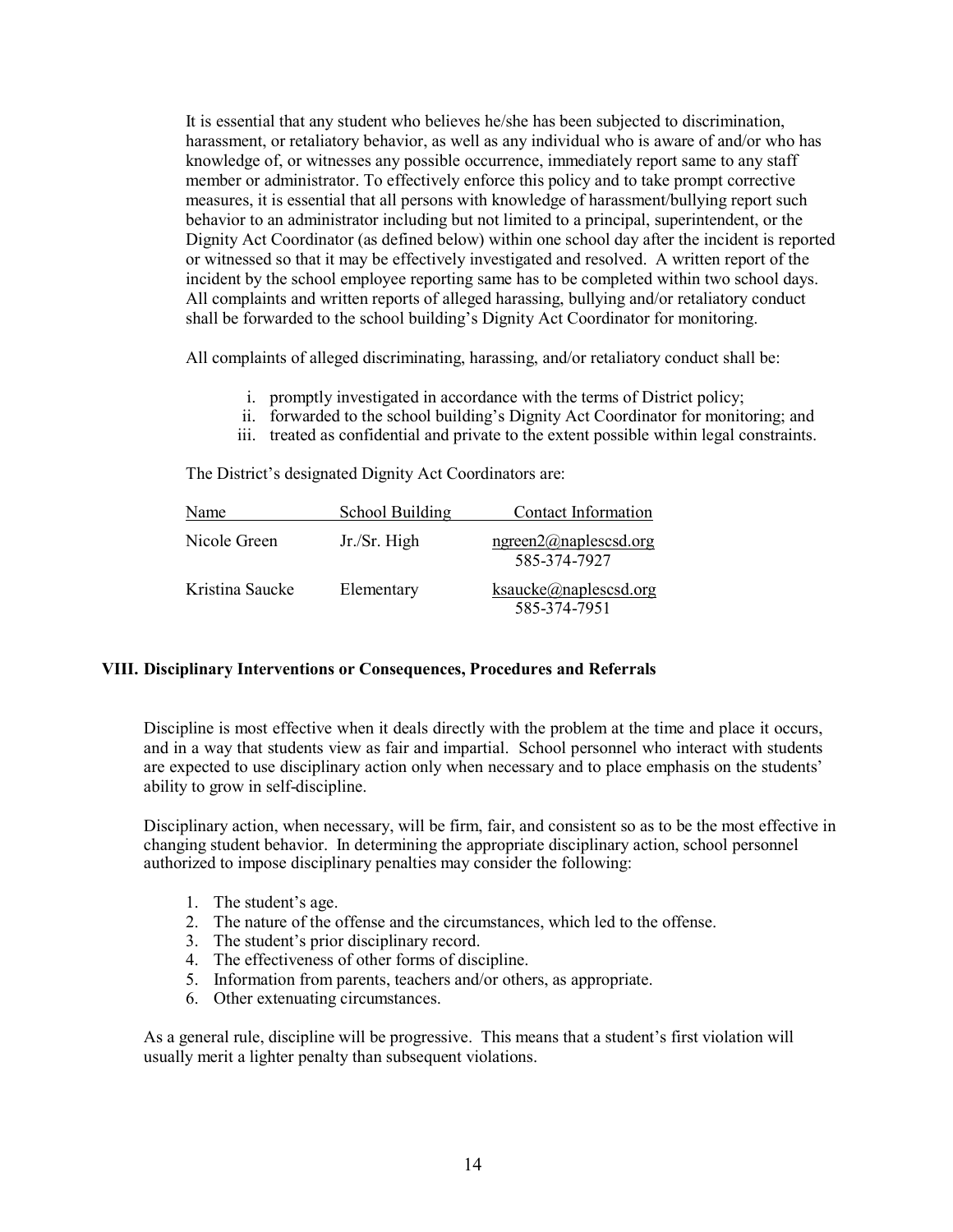If the conduct of a student is related to a disability or suspected disability, the student shall be referred to the Committee on Special Education and discipline, if warranted, shall be administered consistent with the separate requirements of this code of conduct for disciplining students with a disability or presumed to have a disability. A student identified as having a disability shall not be disciplined for behavior related to his/her disability.

All school rules and disciplinary procedures are applicable to misconduct on school property, at school functions and outside of the school setting if the misconduct adversely affects the educative process and/or endangers the health, safety or morals of students.

This Code is instituted to address major areas of student conduct and is not intended to address all possible variations and degrees of behavior problems. Disciplinary infractions are categorized into three broad categories. Within each category, a sample group of infractions is listed. Any behavior, which is illegal, or otherwise damaging to the educational environment is prohibited, even though it may not be specifically mentioned. In such situations, the rights of the student, the school and the community will be considered prior to any disciplinary action.

Level I - A student misbehavior (of a more minor nature) that detracts from the teaching and learning process or the orderly operation of the school.

# Unacceptable Behavior:

- Classroom disruption
- School/class tardiness
- Lack of materials/preparation
- Rude/discourteous behavior/acts
- Bus disturbance
- Cafeteria disruption
- Horseplay
- Inappropriate attire
- Loitering
- Parking violation
- Public displays of affection
- Refusing a supervisor's reasonable directive
- Unacceptable language

Level II - These behaviors are of a more serious nature and/or repeated Level I misconduct:

# Unacceptable Behavior:

- Abusive language
- Cheating
- School/class truancy
- Dangerous conduct
- Detention truancy
- Disruptive/uncooperative classroom behavior
- Harassment/retaliation/bullying/cyber bullying
- **Insubordination**
- Invalid note/authorization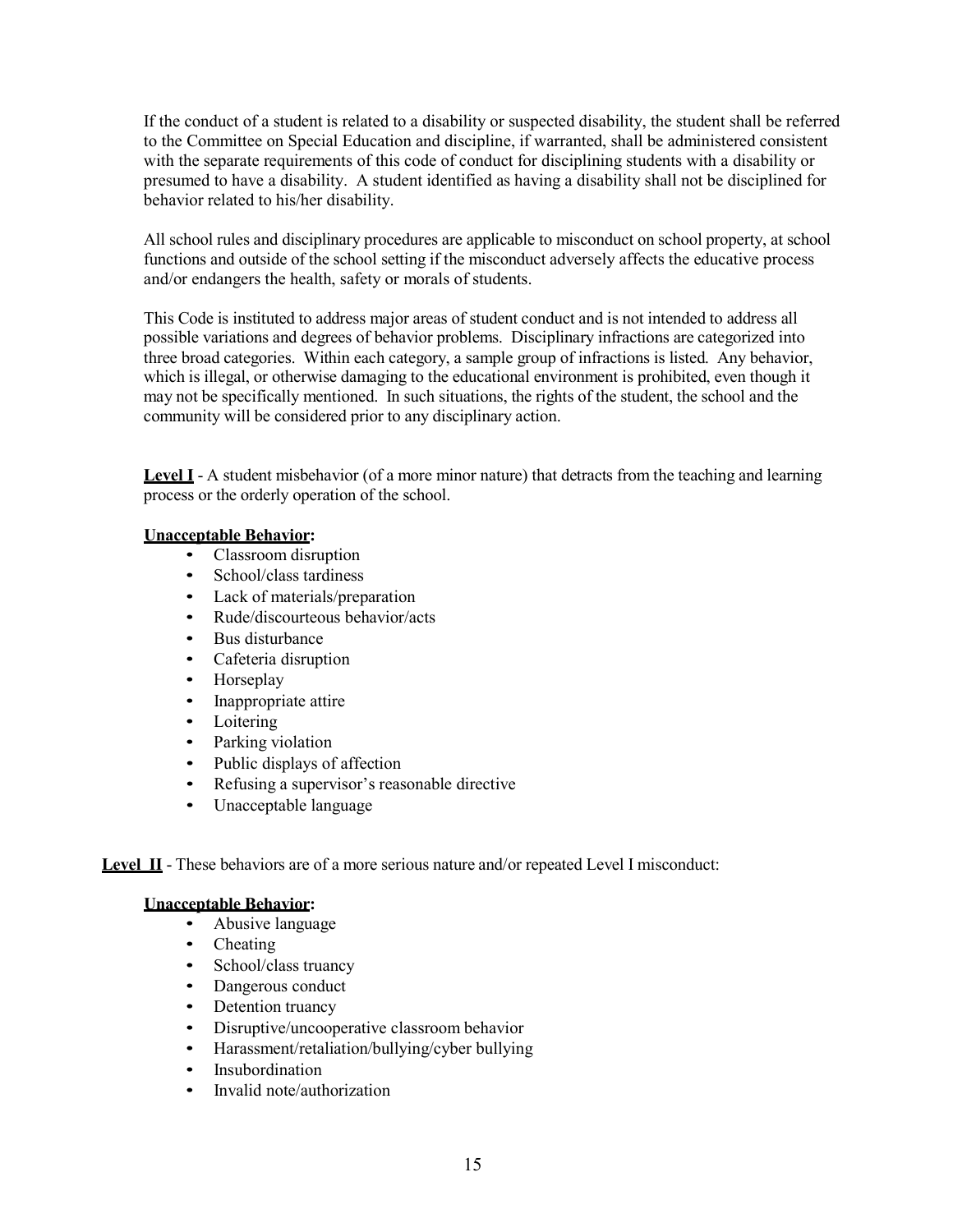- Leaving school grounds
- Inappropriate language
- Theft
- Trespassing
- Unsafe driving
- Use of prohibited articles
- Vandalism
- Acceptable Use Policy Violations

Level III - These behaviors are considered to be the most serious of school-related misconduct. Not only do these actions detract from the teaching and learning process, but seriously endanger the health, safety and welfare of others. Outright repeated insubordination will also be placed in this category and/or continuation of Level I or Level II misconduct.

# Unacceptable Behavior:

- Assault of student/staff
- Obscene language or gesture directed at a staff member
- Possession of weapon
- Stealing
- Threats/menacing
- Vandalism
- Other violations of law
- Harassment/retaliation/bullying/cyber bullying
- Violent Behavior

Students who are found to have violated the District's Code may be subject to the following consequences either alone or in combination. The school personnel identified after each consequence are authorized to impose that consequence, consistent with District policy and the law. The listed sanctions are advisory and, as a general rule, discipline will be progressive. However, District personnel may impose any level of discipline, even for the first violation, that is proportionate to the misconduct at issue. Administration may adjust the consequence based on the infraction and or frequency.

- 1. Oral warning any employee of the District staff
- 2. Written warning any employee of the District staff
- 3. Written notification to parent –athletic director, coaches, School counselors, teachers, teacher assistants, principal, superintendent
- 4. Detention (During School Generally less than 45 minutes) Building or District Administrator or Designee
- 5. Detention (Afterschool) teachers, teacher assistants, building principal, or Designee
- 6. Suspension from transportation Building or District Administrator
- 7. Removal from classroom Teacher
- 8. Suspension from athletic participation coaches, athletic director, principal, superintendent
- 9. Suspension from social or extracurricular activities  $-$  athletic director, principal, superintendent
- 10. Suspension of other privileges principal, superintendent
- 11. In-school suspension principal or superintendent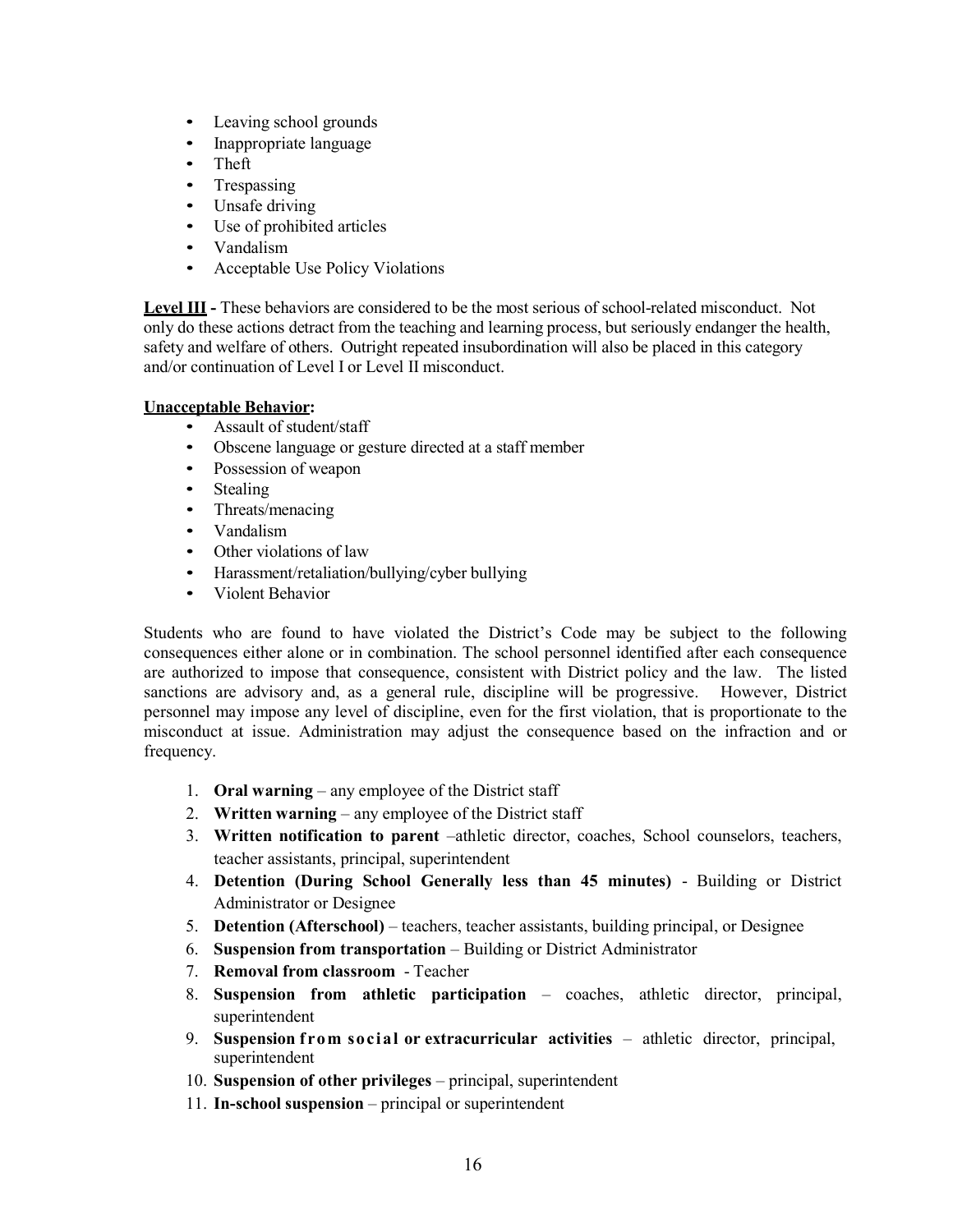- 12. Temporary removal from classroom by teacher, principal, or principal's designee.
- 13. Short-term (five days or less) suspension from school principal, superintendent, Board of Education.
- 14. Long-term (more than five days) suspension from school superintendent, Board of Education
- 15. Permanent suspension from school superintendent, Board of Education.

In all cases, regardless of the consequence imposed, the school personnel authorized to impose the consequence must inform the student of the alleged misconduct and must investigate, to the extent necessary, the facts surrounding the alleged misconduct. All students will have an opportunity to present their version of the facts to the school personnel imposing the disciplinary penalty in connection with the imposition of the consequence.

Students who are to be given consequences other than an oral warning, written warning or written notification to their parents may be entitled to additional rights before the consequence is imposed. When any suspensions occur and the school is closed on the suspension dates, then the suspension(s) will carry over to the next attendance day. These additional rights are explained below.

#### 1. Detention During Ninth Period

Teachers, principals, and the superintendent may use school detention as a consequence for student misconduct in situations where removal from the classroom or suspension would be inappropriate. After-school Detention will be imposed as a consequence only after the student's parent has been notified to confirm that the student has appropriate transportation home following detention.

# 2. Suspension from Transportation

If a student does not conduct himself/herself properly on a bus, the bus driver is expected to bring such misconduct to the principal's attention. Students who become a serious disciplinary problem may have their riding privileges suspended by the building principal or the Superintendent. In such cases, the student's parent will become responsible for seeing that his or her child gets to and from school safely. Should the suspension from transportation amount to a suspension from attendance; the District will make appropriate alternative arrangements to provide for the student's education.

A student subjected to a suspension from transportation is not entitled to a full hearing before the Superintendent (pursuant to Education Law §3214). However, the student and the student's parent will be provided with a reasonable opportunity for an informal conference with the District official imposing the discipline to discuss the conduct and the consequence involved.

#### 3. Suspension from Athletic Participation, Extracurricular Activities/Other Privileges

A student subjected to a suspension from athletic participation, extra-curricular activities or other privileges is not entitled to a full hearing before the Superintendent (pursuant to Education Law §3214). However, the student and the student's parent will be provided with a reasonable opportunity for an informal conference as outlined in the Extracurricular and Athletic Code of Conduct.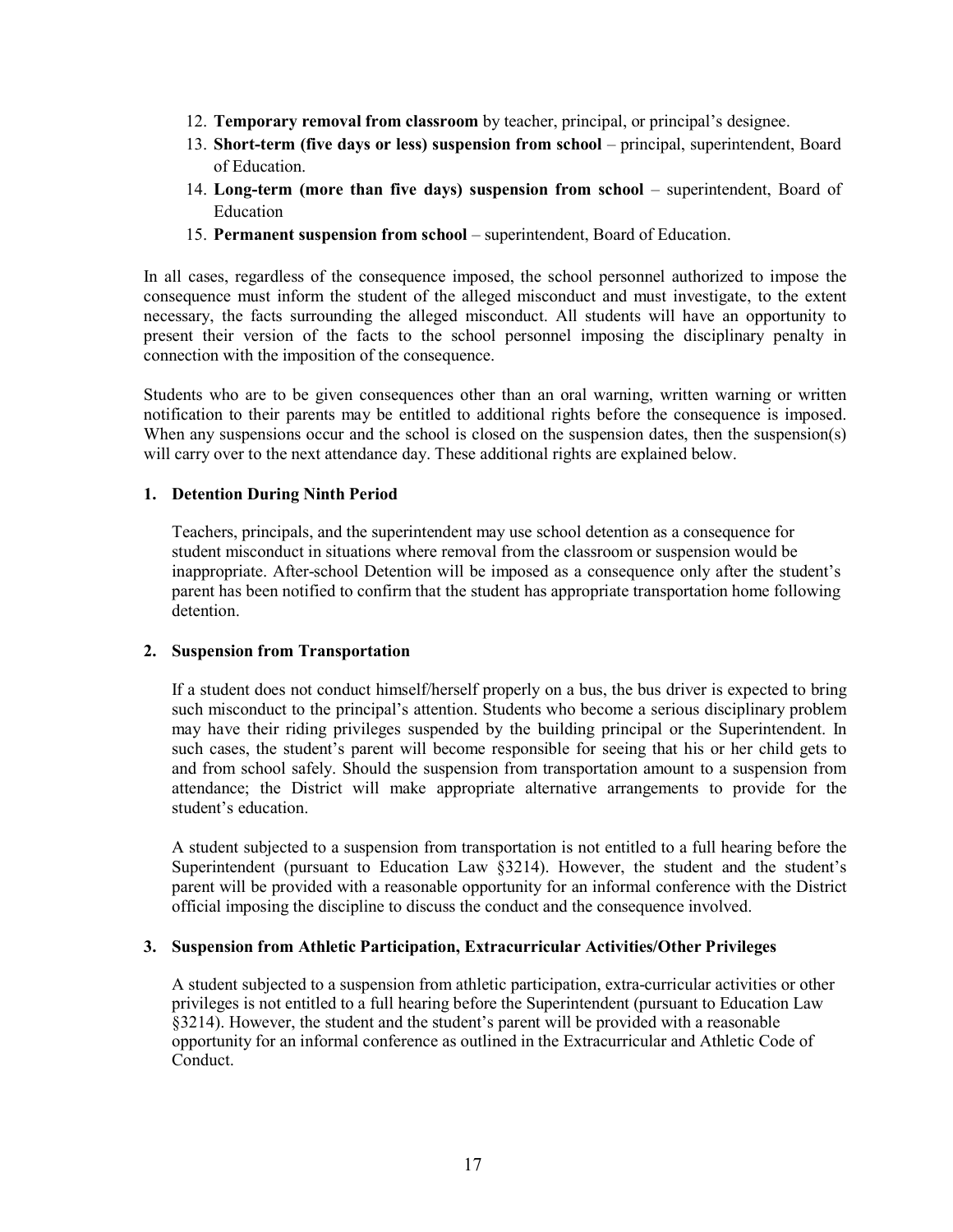#### 4. In-school Suspension

The Board recognizes that school must balance the need of students to attend school and the need for order in the classroom to establish an environment conducive to learning. As such, the Board authorizes building principals and the Superintendent to place students who would otherwise be suspended from school as the result of a Code of Conduct violation in "in-school suspension."

A student subjected to an in-school suspension is not entitled to a full hearing before the Superintendent (pursuant to Education Law §3214). However, the student and the student's parent will be provided with a reasonable opportunity for an informal conference with the District official imposing the in-school suspension to discuss the conduct and the penalty involved.

# 5. Teacher Disciplinary Removal of Disruptive Students

A student's behavior can affect a teacher's ability to teach and can interfere with the rights of other students in the classroom to learn. In most instances the classroom teacher can control a student's behavior and maintain or restore control over the classroom by using good classroom management techniques. These techniques may include practices that involve the teacher directing a student to briefly leave the classroom to give the student an opportunity to regain his or her composure and self-control in an alternative setting. Such practices may include, but are not limited to: (1) short-term "cooling off period" in an elementary classroom or in an administrator's office; (2) sending a student to the principal's office for the remainder of the class time only; or (3) sending a student to a school counselor or other District staff member for counseling. Time-honored classroom management techniques such as these do not constitute disciplinary removals for purposes of this Code.

On occasion, a student's behavior may become disruptive. For purposes of this Code, a disruptive student is a student who is substantially disruptive of the educational process or substantially interferes with the teacher's authority over the classroom. A substantial disruption of the educational process or substantial interference with a teacher's authority occurs when a student is grossly insubordinate or disrespectful, demonstrates a persistent unwillingness to comply with the teacher's instructions or repeatedly violates the teacher's classroom behavior rules.

A classroom teacher may remove a disruptive student from class for up to two days. The removal from class applies to the class of the removing teacher only.

If the disruptive student does not pose a danger or ongoing threat of disruption to the academic process, the teacher must provide the student with an explanation for why he or she is being removed and an opportunity to explain his or her version of the relevant events before the student is removed. Only after the informal discussion may a teacher remove a student from class.

If the student poses a danger or ongoing threat of disruption, the teacher may order the student to be removed immediately. The teacher must, however, explain to the student why he or she was removed from the classroom and give the student a chance to present his or her version of the relevant events within 24-hours.

The teacher must document the removal and meet with the principal as soon as possible, but no later than the end of the school day, to explain the circumstances of the removal and to present the documentation. If the principal is not available by the end of the same school day, the teacher must leave the documentation with the secretary and meet with the principal prior to the beginning of classes on the next school day.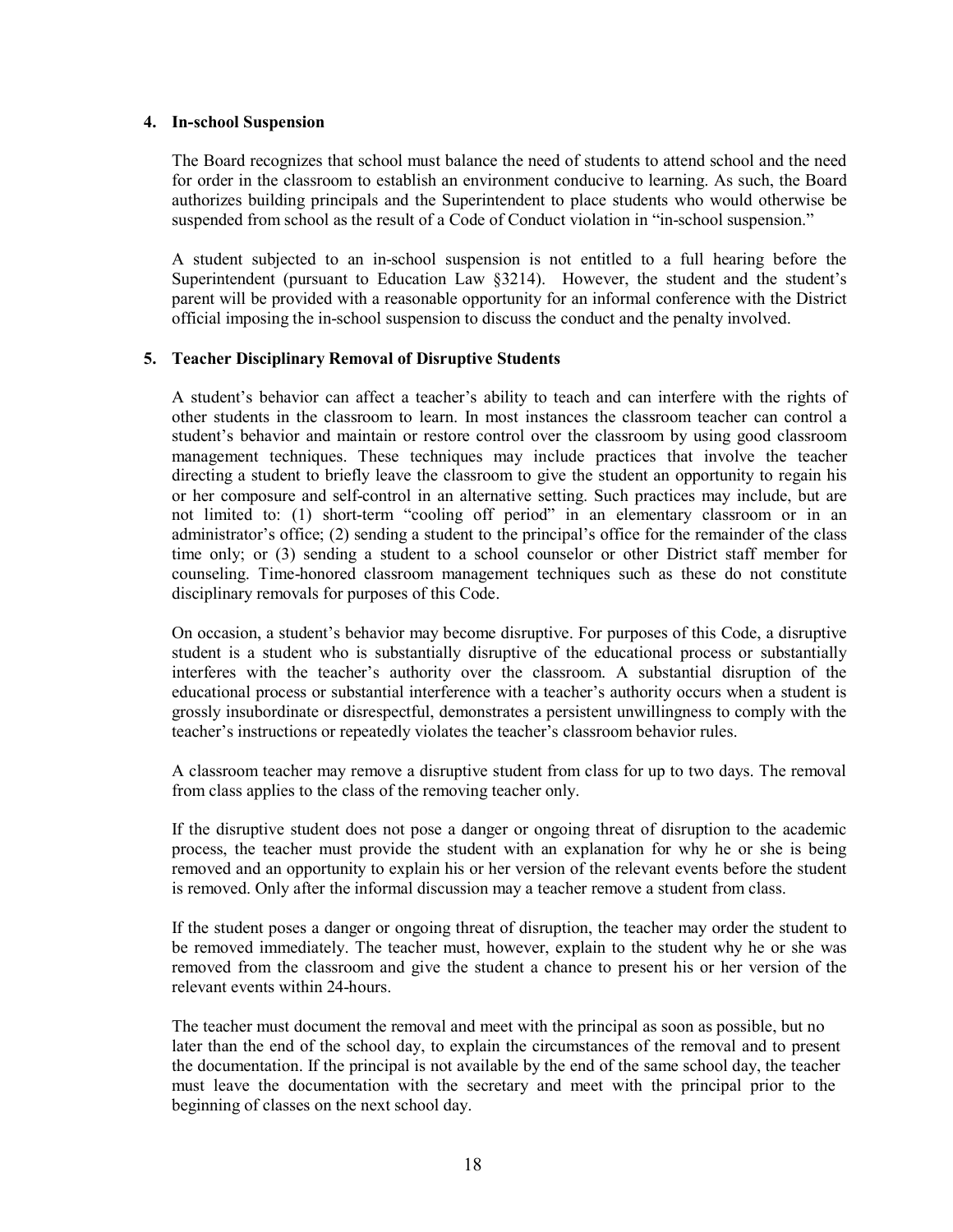By the end of the day of the student's removal, the teacher and the principal must notify the student's parents, via telephone or email, that the student has been removed from class and why. The principal will verify the teacher notification by calling the parent and reminding them of the opportunity for an informal hearing at school with all parties involved. This will be followed by a written notice, sent within 24 hours, to inform parents of their right, upon request, to meet informally with the principal to discuss the reasons for the removal. The principal may require the teacher who ordered the removal to attend the informal conference.

If at the informal meeting the student denies the charges, the principal must explain why the student was removed and give the student and the student's parents a chance to present the student's version of the relevant events. The informal meeting must be held within 48 hours of the student's removal. The timing of the informal meeting may be extended by mutual agreement of the parent and principal.

The principal or the acting principal may overturn the removal of the student from class if the principal finds any one of the following:

- 1. The charges against the student are not supported by substantial evidence.
- 2. The student's removal is otherwise in violation of law.
- 3. The conduct warrants suspension from school pursuant to Education Law §3214 and a suspension will be imposed.

The principal may overturn a removal at any point between receiving the referral form issued by the teacher and the close of business on the day following the 48-hour period for the informal conference, if a conference is requested. No student removed from the classroom by the classroom teacher will be permitted to return to the classroom until the principal makes a final determination, or the period of removal expires, whichever is less.

Any disruptive student removed from the classroom by the classroom teacher shall be provided continued educational programming and activities until he or she is permitted to return to the classroom.

Each teacher must keep a file of all disciplinary forms filed for all cases of removal of students from his or her class. The principal must also keep a file of all removals of students from class.

Removal of a student with a disability, under certain circumstances, may constitute a change in the student's placement. Accordingly, no teacher may remove a student with a disability from his or her class until he or she has verified with the principal or the chairperson of the Committee on Special Education that the removal will not violate the student's rights under state or federal law or regulation.

The principal may, in his/her discretion, designate a School District administrator to carry out his/her functions for student removal.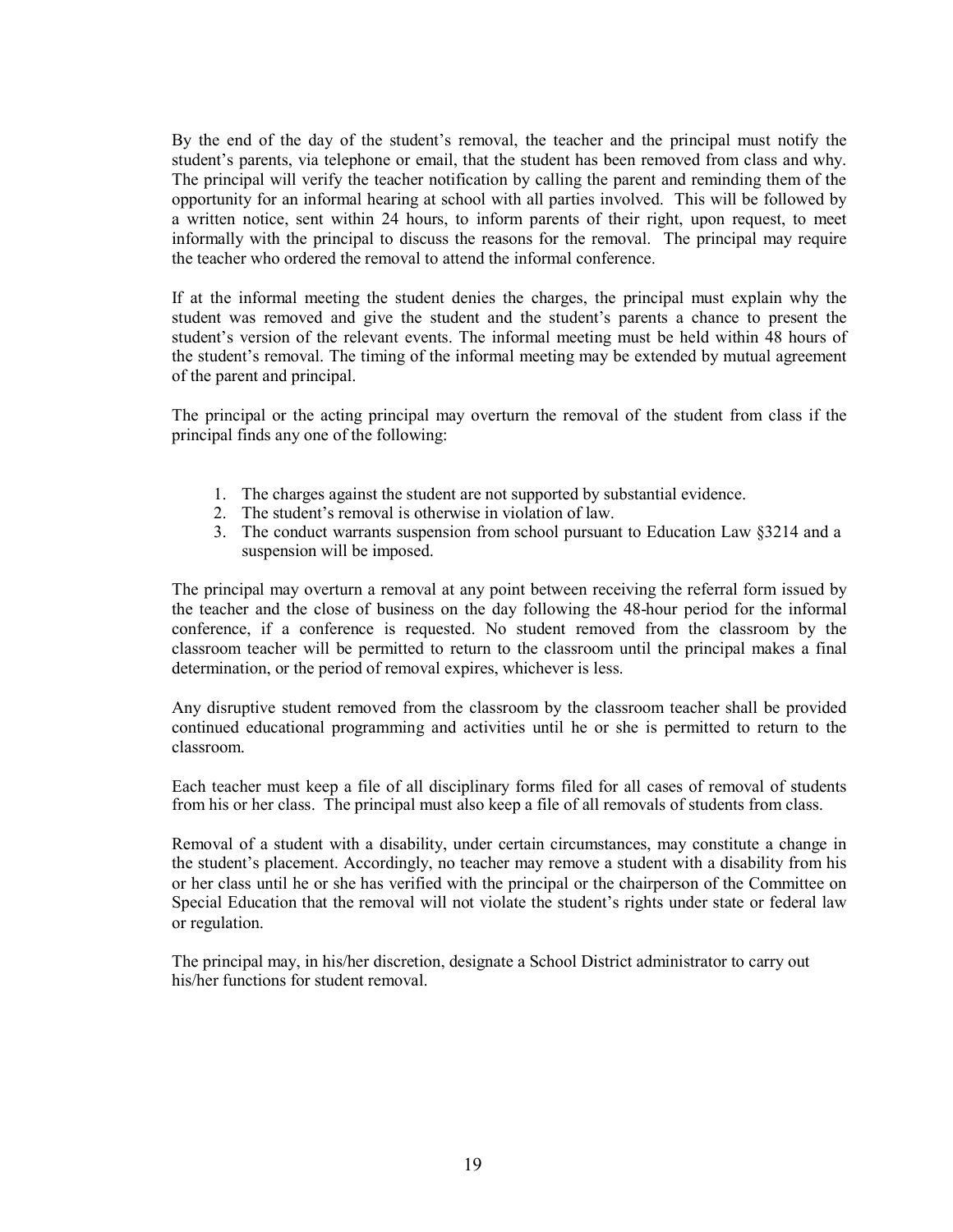#### 6. Out-of-School Suspension

Suspension from school is a penalty which may be imposed upon students who are insubordinate, disorderly, violent or disruptive, or whose conduct otherwise endangers the safety, morals, health or welfare of others. Students suspended from school are prohibited from being on School District property and from attending or participating in any school function on or off School District property. The consequence in terms of suspension is subject to the Superintendent's review for extenuating circumstances. The Board retains its authority to suspend students, but places primary responsibility for the suspension of students with the Superintendent and the principals.

All staff members must immediately report and refer a violent student to the principal or the Superintendent for a violation of the Code of Conduct. All recommendations and referrals shall be made in writing unless the conditions underlying the recommendation or referral warrant immediate attention. In such cases a written report is to be prepared as soon as possible by the staff member recommending the suspension.

The Superintendent or principal, upon receiving a recommendation or referral for suspension or when processing a case for suspension, shall gather the facts relevant to the matter and record them for subsequent presentation, if necessary.

# a. Short-term (5 days or less) Suspension from School

When the Superintendent or principal (referred to as the "suspending authority") proposes to suspend a student charged with misconduct for five days or less pursuant to Education Law §3214(3), the suspending authority must immediately notify the student orally. If the student denies the misconduct, the suspending authority must provide an explanation of the basis for the proposed suspension. The suspending authority must also notify the student's parents in writing, that the student may be suspended from school; the written notice shall be delivered in a manner reasonably calculated to assure receipt within 24 hours of the decision to propose suspension. Notice should also be provided by telephone if the school has been provided with a telephone number(s) for the purpose of contacting the parents.

The notice shall provide a description of the charges against the student and the incident for which suspension is proposed and shall inform the parents of the right to request an immediate informal conference with the suspending authority, where the parents, upon request, shall be permitted to ask questions of complaining witnesses under such procedures as the suspending authority may establish. The notice and opportunity for informal conference shall be provided prior to the suspension unless the student's continuing presence in the school poses a continuing danger to persons or property, or an ongoing threat of disruption. Where the student's continuing presence in the school poses a continuing danger to persons or property, or an ongoing threat of disruption, the student may be immediately suspended and the notice and informal conference shall be afforded as soon as reasonably practicable. Both the notice and informal conference shall be in the dominant language or mode of communication used by the parents.

If the informal conference is requested, it will be scheduled at the earliest convenience of the school official.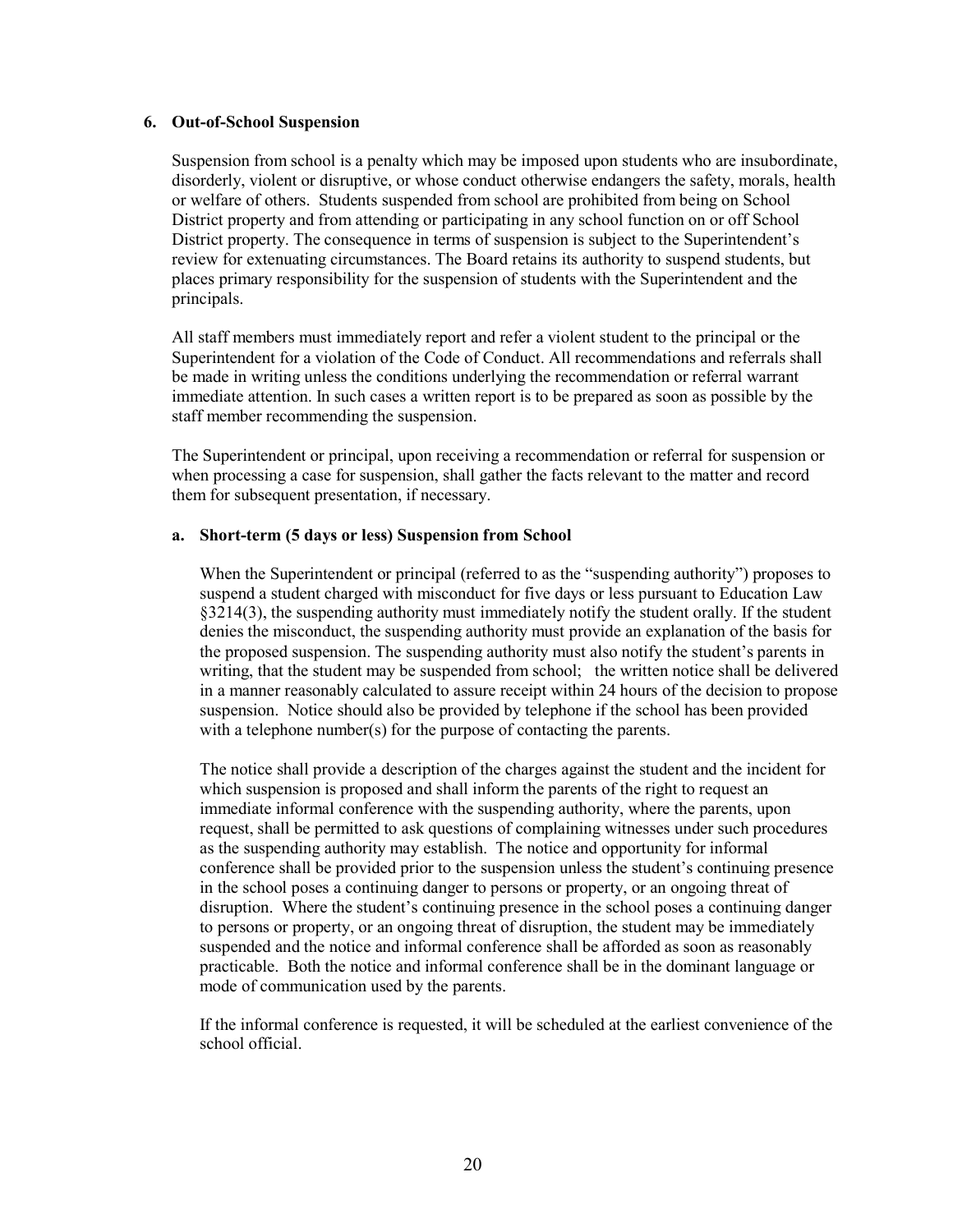After the conference, the suspending authority shall promptly advise the parents in writing of his or her decision. The suspending authority shall advise the parents that if they are not satisfied with the decision and wish to pursue the matter, they must file a written appeal to the Superintendent within five business days, unless they can show extraordinary circumstances precluding them from doing so. The Superintendent shall issue a written decision regarding the appeal within 10 business days of receiving the appeal. If the parents are not satisfied with the Superintendent's decision, they must file a written appeal to the Board of Education with the District Clerk within 10 business days of the date of the Superintendents' decision, unless they can show extraordinary circumstances precluding them from doing so. Final decisions of the Board may be appealed to the Commissioner within 30 days of the decision.

#### b. Long-term (more than 5 days) Suspension from School

When the Superintendent, or his/her designee, determines that a suspension for more than five days may be warranted, he or she shall give reasonable notice to the student and the student's parents of their right to a fair hearing. At the hearing the student shall have the right to be represented by counsel, the right to question witnesses against him or her and the right to present witnesses and other evidence on his or her behalf. When the Board of Education determines to conduct the fair hearing itself, it must provide the required notice of hearing.

The Superintendent shall personally hear and determine the proceeding or may, in his or her discretion, designate a hearing officer to conduct the hearing. The hearing officer shall be authorized to administer oaths and to issue subpoenas in conjunction with the proceeding before him or her. A record of the hearing shall be maintained, but no stenographic transcript shall be required. A tape recording shall be deemed a satisfactory record. The hearing officer shall make findings of fact and recommendations as to the appropriate measure of discipline to the Superintendent. The report of the hearing officer shall be advisory only, and the Superintendent may accept all or any part thereof.

An appeal of the decision of the Superintendent may be made to the Board that will make its decision based solely upon the record before it. All appeals to the Board must be in writing and submitted to the District Clerk within 30 calendar days of the date of the Superintendent's decision, unless the parents can show that extraordinary circumstances precluded them from doing so. The Board may adopt in whole or in part the decision of the Superintendent. Final decisions of the Board may be appealed to the Commissioner within 30 days of the decision.

#### c. Permanent Suspension

Permanent suspension is reserved for extraordinary circumstances including, but not limited to, where a student's conduct demonstrates a reckless disregard for the health, safety and welfare of others and/or poses a life-threatening danger to the safety and well-being of other students, school personnel or any other person lawfully on school property or attending a school function.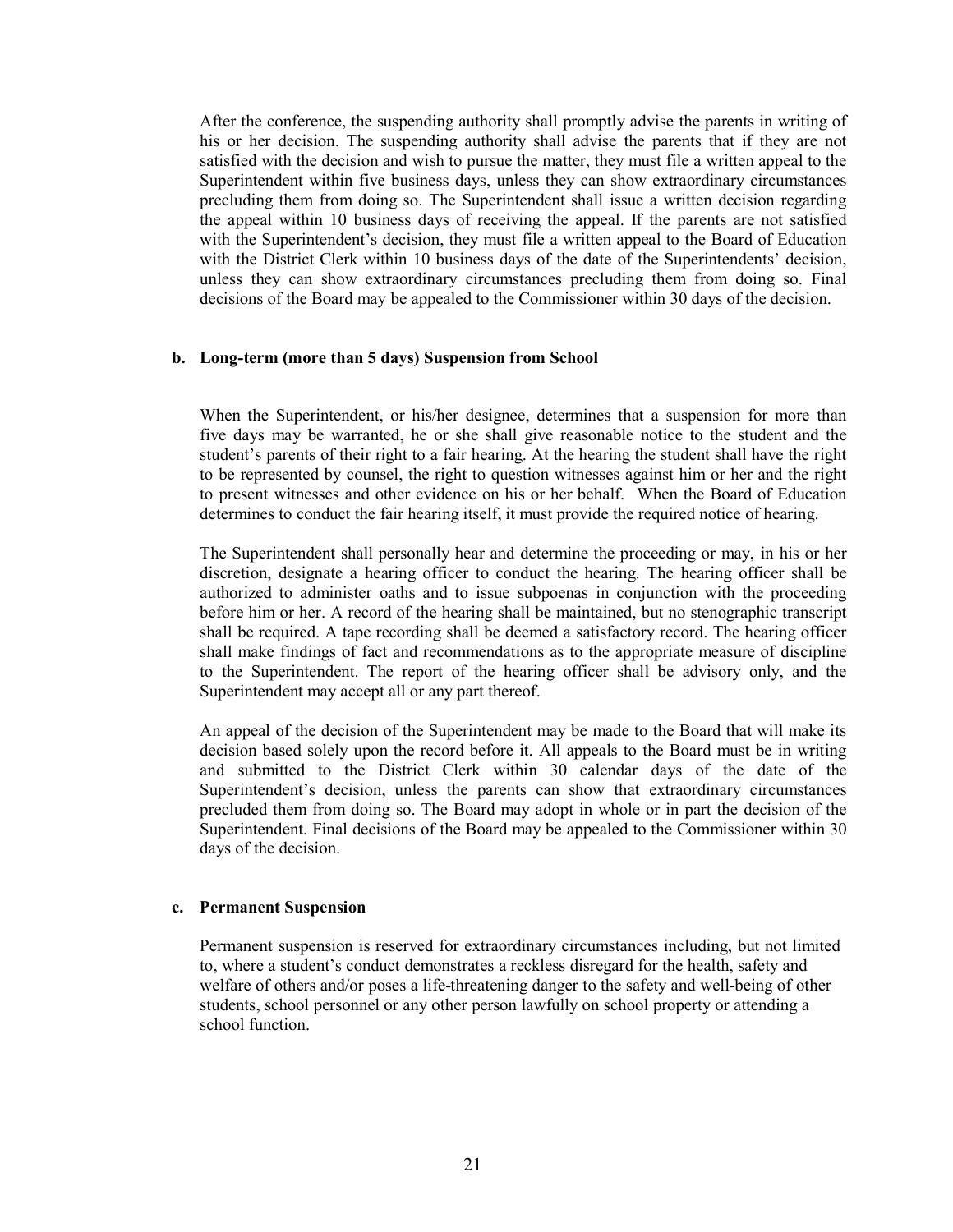#### 7. Minimum Periods of Suspension

#### a. Students who bring a weapon to school (Gun Free School Act of 1994)

Any student, other than a student with a disability, found guilty of bringing a weapon onto school property will be subject to suspension from school for at least one calendar year. Before being suspended, the student will have an opportunity for a hearing pursuant to New York Education Law section 3214. The Superintendent has the authority to modify the suspension on a case-by-case basis. In deciding whether to modify the penalty, the Superintendent may consider the following:

- 1. The student's age
- 2. The student's grade in school
- 3. The student's prior disciplinary record
- 4. The Superintendent's belief that other forms of discipline may be more effective
- 5. Input from parents, teachers and/or others
- 6. Other extenuating circumstances

The Superintendent is required to refer students over the age of sixteen or any student fourteen or fifteen years old who qualifies for juvenile offender status to the appropriate law enforcement authorities. A student fourteen or fifteen years old who possesses a firearm, machine gun, or loaded firearm (as identified under the New York State Penal Law section 220.14 (14)) qualifies for juvenile offender status under the New York State Criminal Procedure Law.

A student with a disability may be suspended only in accordance with the requirements of state and federal law.

# b. Students Who Commit Violent Acts other than Bringing a Weapon to School

Any student, other than a student with a disability, who is found to have committed a violent act other than bringing a weapon onto school property, shall be subject to suspension from school for at least five days. If the proposed penalty is the minimum five-day suspension, the student and the student's parent will be given the same notice and opportunity for a hearing given to all students subject to a long-term suspension. The Superintendent has the authority to modify the minimum five-day suspension on a case-by-case basis. In deciding whether to modify the penalty, the Superintendent may consider the same factors considered in modifying a one-year suspension for possessing a weapon.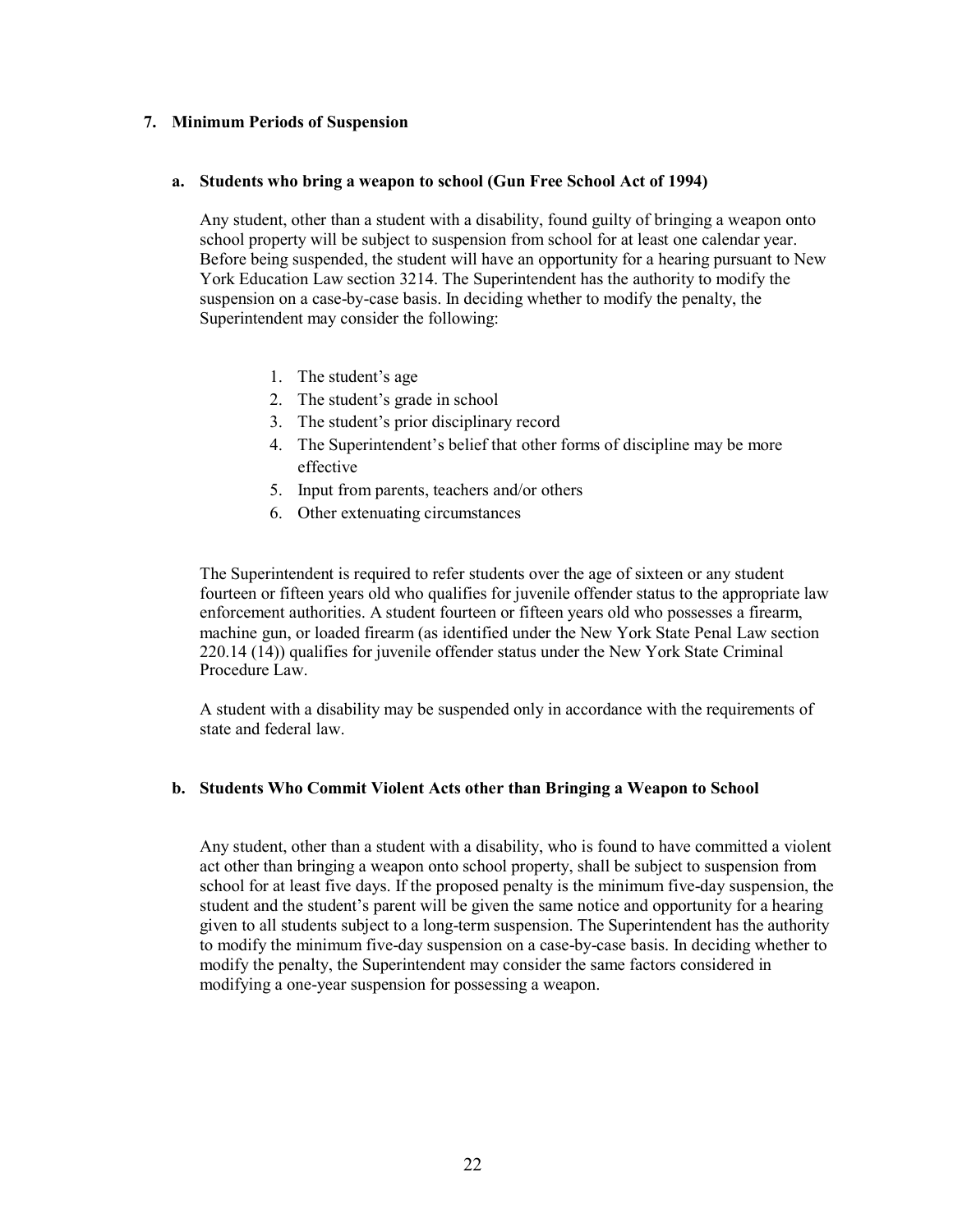# c. Students Who are Repeatedly Substantially Disruptive of the Educational Process or Who Repeatedly Substantially Interfere with Teacher Authority over Classroom

Any student, other than a student with a disability, who engages in conduct that results in the student being removed from the classroom by teacher (s) on four or more occasions during a semester, will be suspended from school for at least five days. If the proposed penalty is the minimum five-day suspension, the student and the student's parent will be given the same notice and opportunity for a hearing given to all students subject to a short-term suspension. If the proposed penalty exceeds the five-day suspension, the student and the student's parent will be given the same notice and opportunity for a hearing given to all students subject to a long-term suspension. The Superintendent has the authority to modify the minimum five-day suspension on a case-by-case basis. In deciding whether to modify the penalty, the Superintendent may consider the same factors considered in modifying a one-year suspension for possessing a weapon.

# 8. Referrals

1. Counseling

The Guidance Office shall handle all referrals of students to counseling.

2. PINS Petitions

The district may file a PINS (person in need of supervision) petition in Family Court on any student under the age of 18 who demonstrates that he or she requires supervision and treatment by:

- a. Being habitually truant and not attending school as required by part one of Article 65 of the Education Law.
- b. Engaging in an ongoing or continual course of conduct, which makes the student ungovernable or habitually disobedient, and beyond the lawful control of the school.
- c. Knowingly and unlawfully possesses marijuana or other illegal drugs in violation of Penal Law §221.05. A single violation of §221.05 will be a sufficient basis for filing a PINS petition.
- 3. Juvenile Delinquents and Juvenile Offenders

The superintendent is required to refer the following students to the County Attorney for a juvenile delinquency proceeding before the Family Court:

- a. Any student under the age of 16 who is found to have brought a weapon to school, or
- b. Any student 14 or 15 years old who qualifies for juvenile offender status under the Criminal Procedure Law §1.20 (42).

The Superintendent is required to refer students age 16 and older or any student 14 or 15 years old who qualifies for juvenile offender status to the appropriate law enforcement authorities.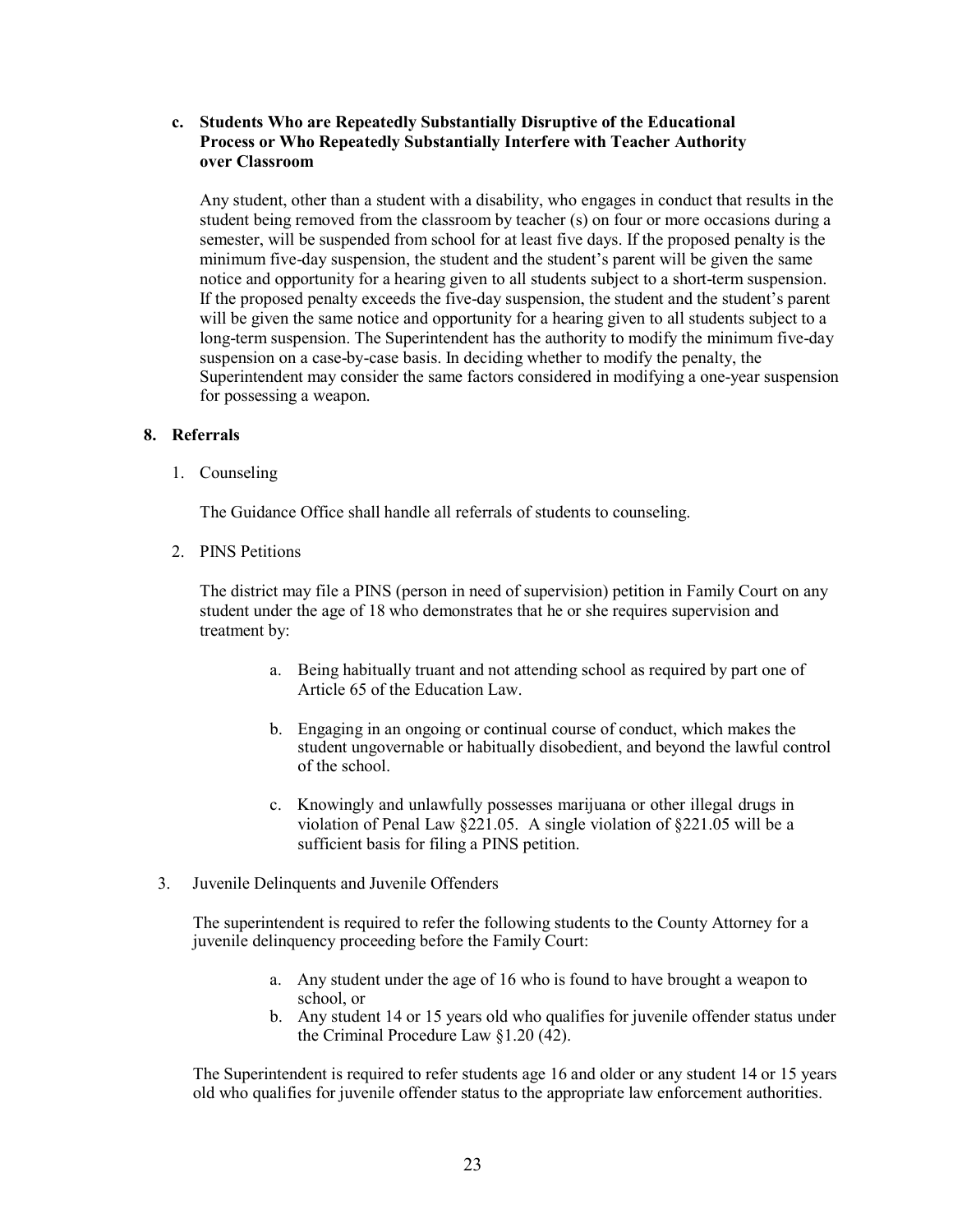# IX. Remedial Responses to Violations of Code of Conduct

Students who violate this Code may also be subject to remedial action as the facts may warrant, including but not limited to any of the measures listed below:

- a. corrective instruction or other relevant learning or service experience;
- b. supportive intervention;
- c. behavioral assessment or evaluation;
- d. behavioral management plans, with benchmarks that are closely monitored; and/or
- e. student counseling and parent conferences.

Beyond these individual-focused remedial responses, school-wide or environmental remediation may also be utilized. These strategies may include:

- a. adoption of research-based prevention programs;
- b. modification of schedules;
- c. adjustment in hallway traffic and other student routes of travel;
- d. targeted use of monitors;
- e. staff professional development;
- f. parent conferences;
- g. involvement of parent-teacher organizations

#### X. Alternative Instruction

When a student of any age is removed from class by a teacher or a student of compulsory attendance age is suspended from school pursuant to Education Law §3214, the District will take immediate steps to provide alternative means of instruction for the student.

#### XI. Discipline of Students with Disabilities

The Board recognizes that it may be necessary to suspend, remove or otherwise discipline students with disabilities to address disruptive or problem behavior. The Board also recognizes that students with disabilities receive certain procedural protections whenever school authorities intend to impose discipline upon them. The Board is committed to ensuring that the procedures followed for suspending, removing or otherwise disciplining students with disabilities are consistent with the procedural safeguards required by applicable laws and regulations.

This Code of Conduct affords students with disabilities subject to disciplinary action no greater or lesser rights than those expressly afforded by applicable federal and state law and regulations.

# A. Authorized Suspensions or Removals of Students with Disabilities

1. For purposes of this section of the Code of Conduct, the following definitions apply.

A "suspension" means a suspension pursuant to Education Law § 3214.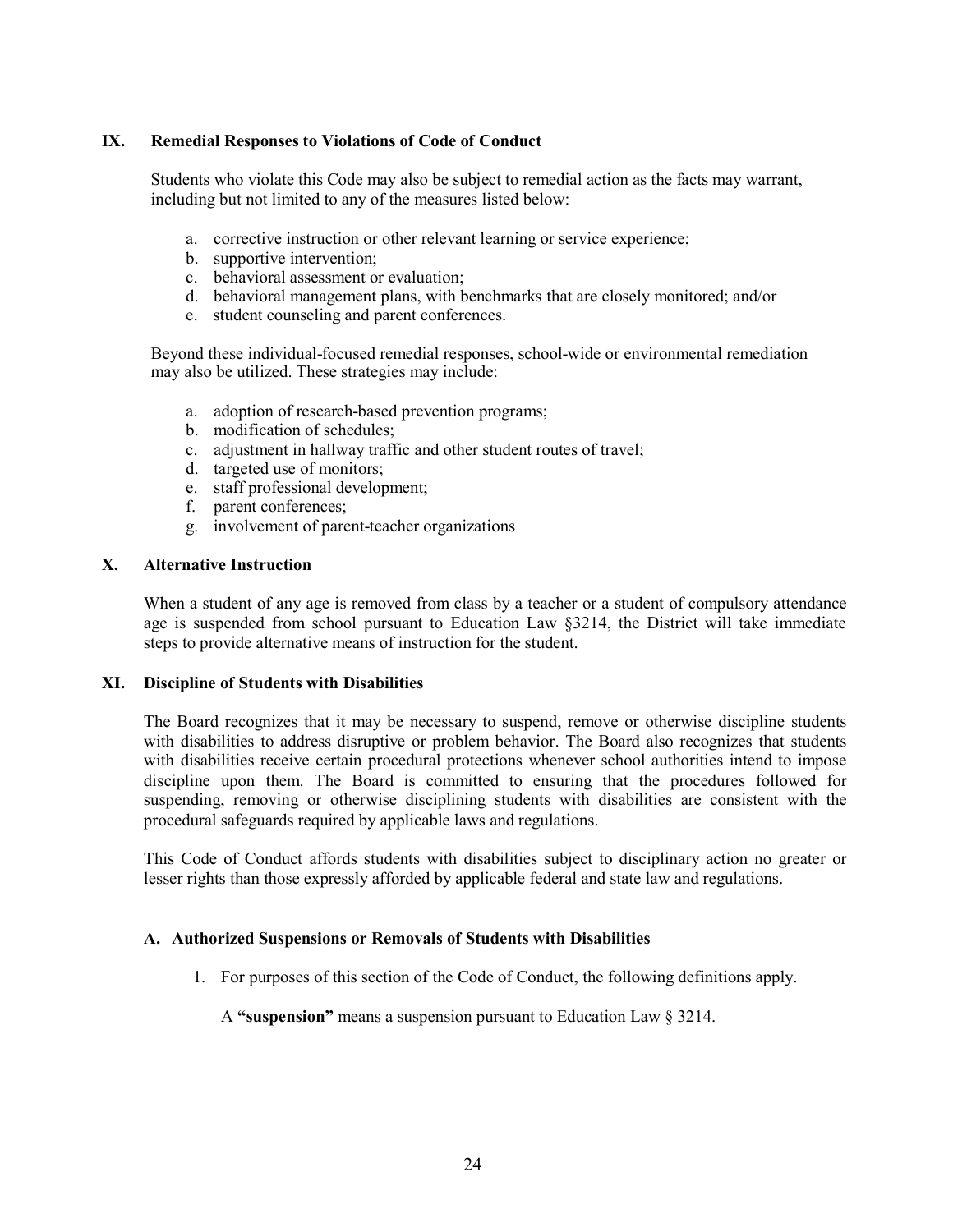A "removal" means a removal for disciplinary reasons from the student's current educational placement other than a suspension and change in placement to an interim alternative educational setting (IAES).

An "IAES" means a temporary educational placement for a period of up to 45 days, other than the student's current placement at the time the behavior precipitating the IAES placement occurred, that enables the student to continue to progress in the general curriculum, although in another setting, to continue to receive those services and modifications, including those described on the student's current individualized education program (IEP), that will enable the student to meet the goals set out in such IEP, and include services and modifications to address the behavior which precipitated the IAES placement that are designed to prevent the behavior from recurring.

- 2. School personnel may order the suspension or removal of a student with a disability from his or her current educational placement as follows:
	- a. The Board, the District (BOCES) Superintendent of schools, Superintendent or a building principal may order the placement of a student with a disability into an IAES, another setting or suspension for a period not to exceed five consecutive school days and not to exceed the amount of time a non-disabled student would be subject to suspension for the same behavior.
	- b. The Superintendent may order the placement of a student with a disability into an IAES, another setting or suspension for up to 10 consecutive school days, inclusive of any period in which the student has been suspended or removed under subparagraph (a) above for the same behavior, if the Superintendent determines that the student has engaged in behavior that warrants a suspension and the suspension or removal does not exceed the amount of time non-disabled students would be subject to suspension for the same behavior.
	- c. The Superintendent may order additional suspensions of not more than 10 consecutive school days in the same school year for separate incidents of misconduct, as long as those removals do not constitute a change of placement.
	- d. The Superintendent may order the placement of a student with a disability in an IAES to be determined by the committee on special education (CSE), for the same amount of time that a student without a disability would be subject to discipline, but not more than 45 days, if (i) the student carries or possesses a weapon to or at school, school premises or a school function; (ii) the student knowingly possesses or uses illegal drugs or sells or solicits the sale of a controlled substance while at school, on school premises or at a school function; or (iii) the student has inflicted serious bodily injury upon another person while at school, on school premises, or at a school function.
	- 1) "Weapon" means the same as "dangerous weapon" under 18 U.S.C.  $\S 930(g)(w)$  which includes "a weapon, device, instrument, material or substance, animate or inanimate, that is used for, or is readily capable of causing death or serious bodily injury, except...[for] a pocket knife with a blade of less than 2 1/2 inches in length."
	- 2) "Controlled substance" means a drug or other substance identified in certain provisions of the federal Controlled Substances Act specified in both federal and state law and regulations applicable to this policy.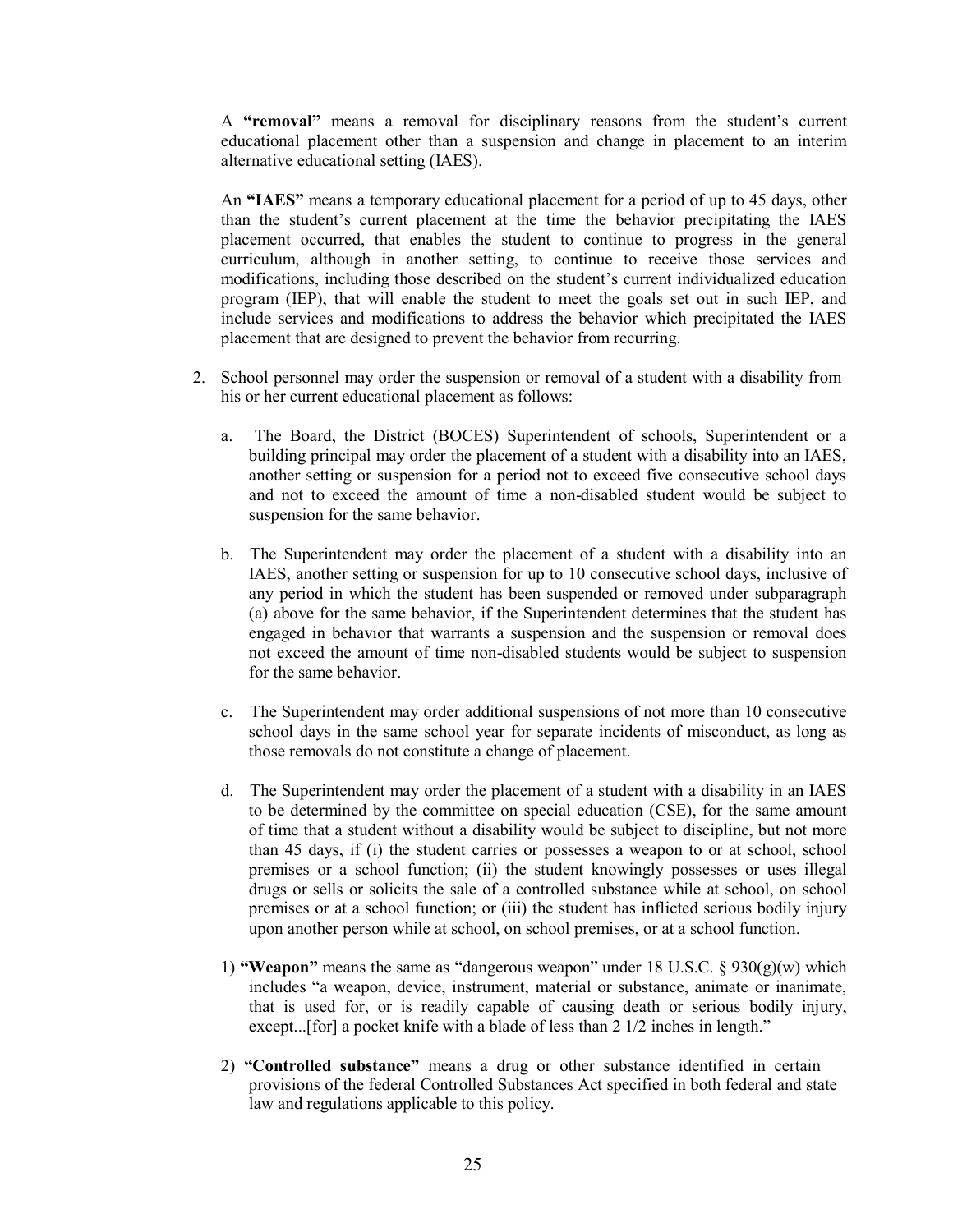- 3) "Illegal drugs" means a controlled substance except for those legally possessed or used under the supervision of a licensed health-care professional or that is legally possessed or used under any other authority under the Controlled Substances Act or any other federal law.
- 4) "Serious bodily injury" means bodily injury which involves a substantial risk of death, extreme physical pain, protracted and obvious disfigurement or protracted loss or impairment of the function of a bodily member, organ or mental faculty.
- 5) Subject to specified conditions required by both federal and state law and regulations, an impartial hearing officer may order the placement of a student with a disability in an IAES setting for up to 45 days at a time, if the hearing officer determines that the school district has demonstrated by substantial evidence that maintaining the student in his or her current educational placement is substantially likely to result in injury to the student or others.

# B. Change of Placement Rule

- 1. A disciplinary change in placement means a suspension or removal from a student's current educational placement that is either:
	- a. for more than 10 consecutive school days; or
	- b. for a period of 10 consecutive school days or less if the student is subjected to a series of suspensions or removals that constitute a pattern because they cumulate to more than 10 school days in a school year and because of such factors as the length of each suspension or removal, the total amount of time the student is removed and the proximity of the suspensions or removals to one another.
- 2. School personnel may not suspend or remove a student with disabilities if imposition of the suspension or removal would result in a disciplinary change in placement based on a pattern of suspension or removal.

However, the District may impose a suspension or removal, which would otherwise result in a disciplinary change in placement, if the CSE has determined that the behavior was not a manifestation of the student's disability, or the student is placed in an IAES for behavior involving weapons, illegal drugs or controlled substances, or serious bodily injury.

# C. Special Rules Regarding the Suspension or Removal of Students with Disabilities

- 1. The District's Committee on Special Education shall:
	- a. Conduct functional behavioral assessments to determine why a student engages in a particular behavior, and develop or review behavioral intervention plans whenever the District is first suspending or removing a student with a disability for more than 10 school days in a school year or imposing a suspension or removal that constitutes a disciplinary change in placement, including a change in placement to an IAES for misconduct involving weapons, illegal drugs or controlled substances.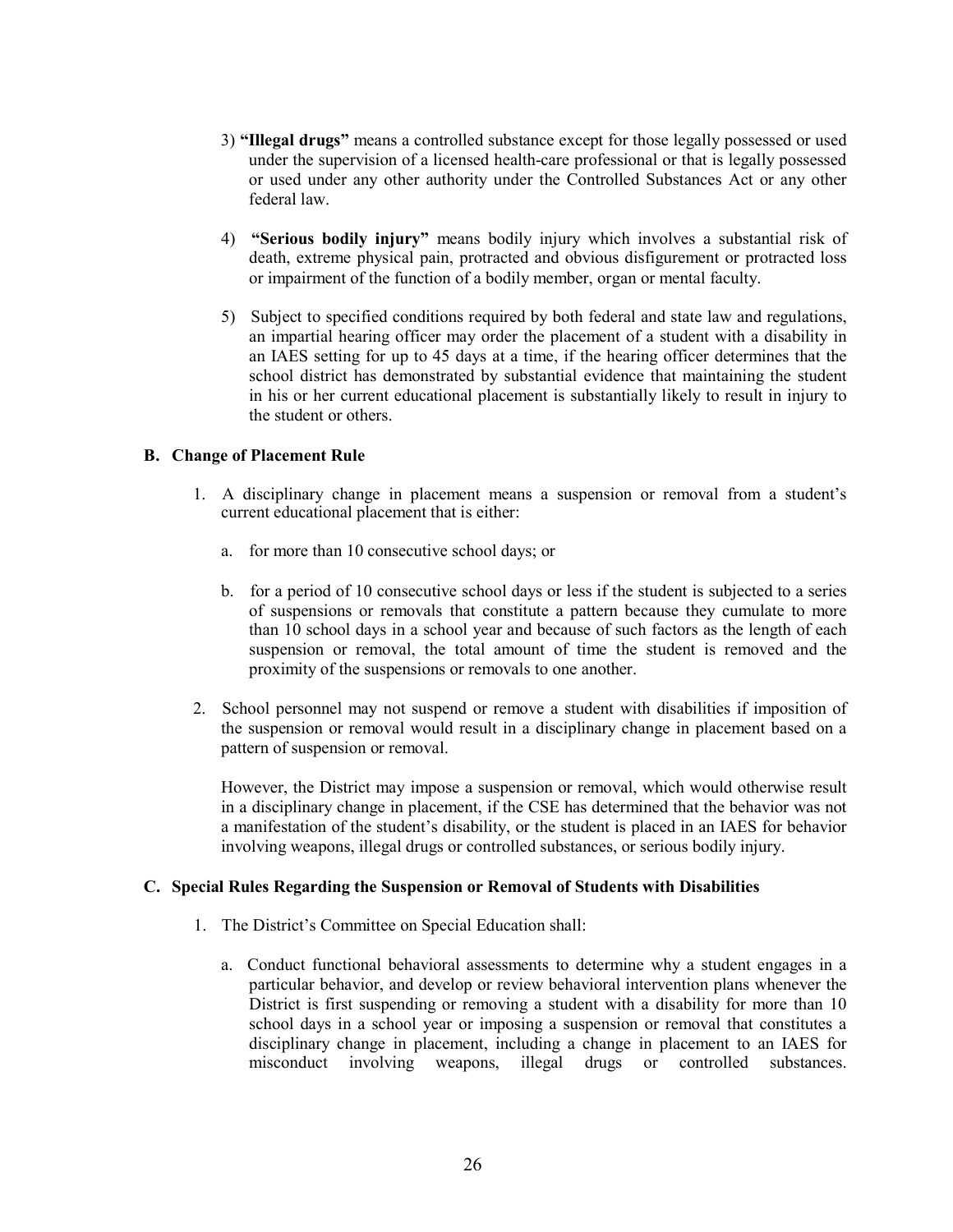If subsequently, a student with a disability who has a behavioral intervention plan and who has been suspended or removed from his or her current educational placement for more than 10 school days in a school year is subjected to a suspension or removal that does not constitute a disciplinary change in placement, the members of the CSE shall review the behavioral intervention plan and its implementation to determine if modifications are necessary.

If one or more members of the CSE believe that modifications are needed, the School District shall convene a meeting of the CSE to modify such plan and its implementation, to the extent the committee determines necessary.

- b. Conduct a manifestation determination review of the relationship between the student's disability and the behavior subject to disciplinary action within 10 school days of the date a decision is made to place a student in an IAES either for misconduct involving weapons, illegal drugs or controlled substances or because maintaining the student in his current educational setting poses a risk of harm to the student or others; or a decision is made to impose a suspension that constitutes a disciplinary change in placement.
- 2. The parents of a student who is facing disciplinary action, but who has not been determined to be eligible for services under IDEA and Article 89 at the time of misconduct, shall have the right to invoke applicable procedural safeguards set forth in federal and state law and regulations if, in accordance with federal and state statutory and regulatory criteria, the School District is deemed to have had knowledge that their child was a student with a disability before the behavior precipitating disciplinary action occurred. If the District is deemed to have had such knowledge, the student will be considered a student presumed to have a disability for discipline purposes.
	- a. The Superintendent, building principal or other school official imposing a suspension or removal shall be responsible for determining whether the student is a student presumed to have a disability.
	- b. A student will not be considered a student presumed to have a disability for discipline purposes if, upon receipt of information supporting a claim that the District had knowledge the student was a student with a disability, the District either:
		- 1) conducted an individual evaluation and determined that the student is not a student with a disability, or
		- 2) the parent of the student has refused services; or
		- 3) the parent of the student has not allowed an evaluation of the student pursuant to Section 200.4 of the Commissioner's Regulations.

If there is no basis for knowledge that the student is a student with a disability prior to taking disciplinary measures against the student, the student may be subjected to the same disciplinary measures as any other non-disabled student who engaged in comparable behaviors.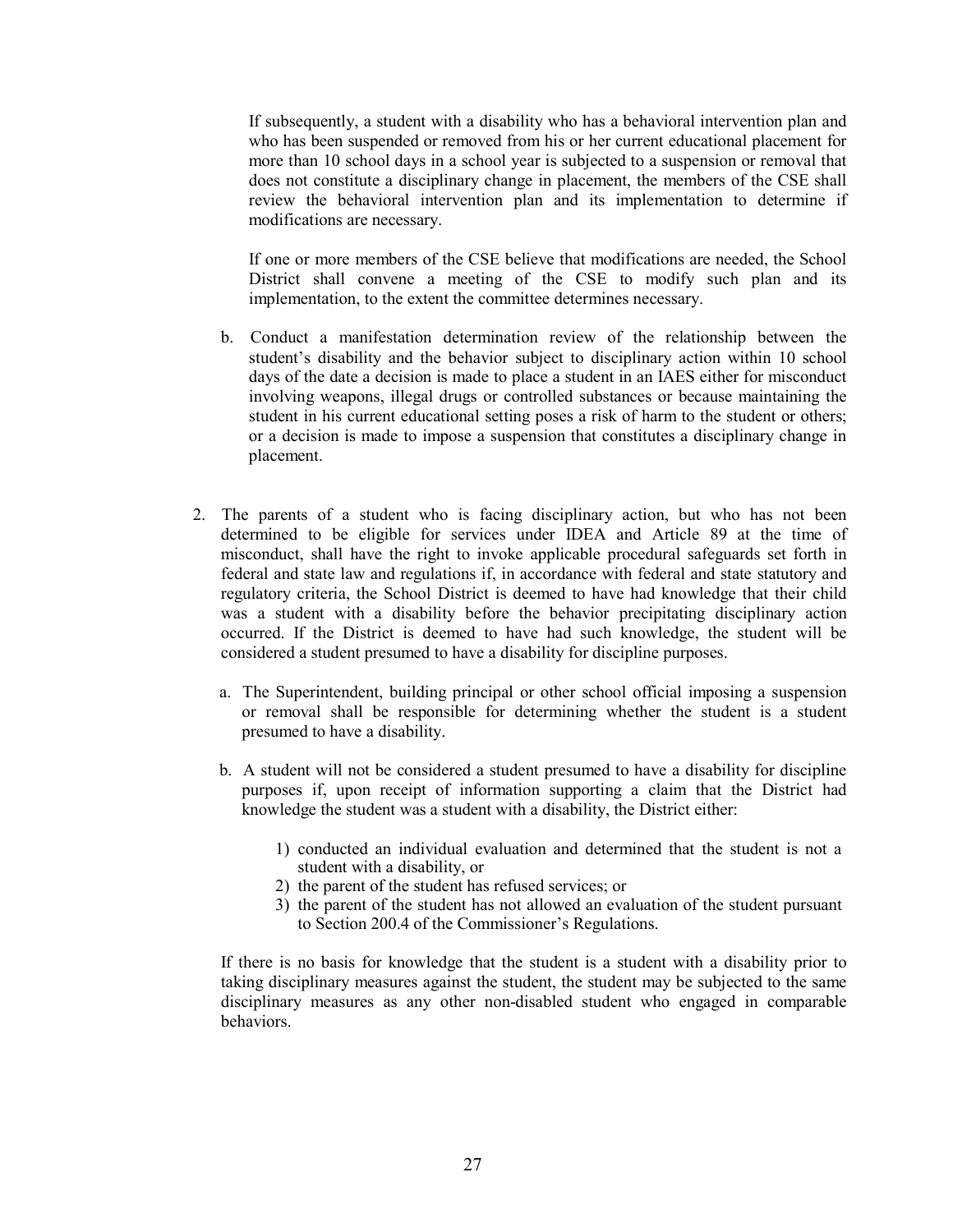However, if a request for an individual evaluation is made while such non-disabled student is subjected to a disciplinary removal, an expedited evaluation shall be conducted and completed in the manner prescribed by applicable federal and state law and regulations. Until the expedited evaluation is completed, the non-disabled student who is not a student presumed to have a disability for discipline purposes shall remain in the educational placement determined by the District, which can include suspension.

- 3. The District shall provide parents with notice of disciplinary removal no later than the date on which a decision is made to change the placement of a student with a disability to an IAES for either misconduct involving weapons, illegal drugs or controlled substances or because maintaining the student in his/her current educational setting poses a risk of harm to the student or others; or a decision is made to impose a suspension or removal that constitutes a disciplinary change in placement. The procedural safeguards notice prescribed by the Commissioner shall accompany the notice of disciplinary removal.
- 4. The parents of a student with disabilities subject to a suspension of five consecutive school days or less shall be provided with the same opportunity for an informal conference available to parents of non-disabled students under the Education Law.
- 5. Superintendent hearings on disciplinary charges against students with disabilities subject to a suspension of more than five school days shall be bifurcated into a guilt phase and a penalty phase in accordance with the procedures set forth in the Commissioner's regulations incorporated into this Code.
- 6. The removal of a student with disabilities other than a suspension or placement in an IAES shall be conducted in accordance with the due process procedures applicable to such removals of non-disabled students, except that school personnel may not impose such removal for more than 10 total days or for a period that would result in a disciplinary change in placement, unless the CSE has determined that the behavior is not a manifestation of the student's disability.
- 7. During any period of suspension or removal, including placement in an IAES, students with disabilities shall be provided services as required by the Commissioner's regulations incorporated into this code.

# D. Expedited Due Process Hearings

- 1. An expedited due process hearing shall be conducted in the manner specified by the Commissioner's regulations incorporated into this Code, if:
	- a. The District requests such a hearing to obtain an order of an impartial hearing officer placing a student with a disability in an IAES where school personnel maintain that it is dangerous for the student to be in his or her current educational placement, or during the pendency of due process hearings where school personnel maintain that it is dangerous for the student to be in his or her current educational placement during such proceedings.
	- b. The parent requests such a hearing from a determination that the student's behavior was not a manifestation of the student's disability, or relating to any decision regarding placement, including but not limited to any decision to place the student in an IAES.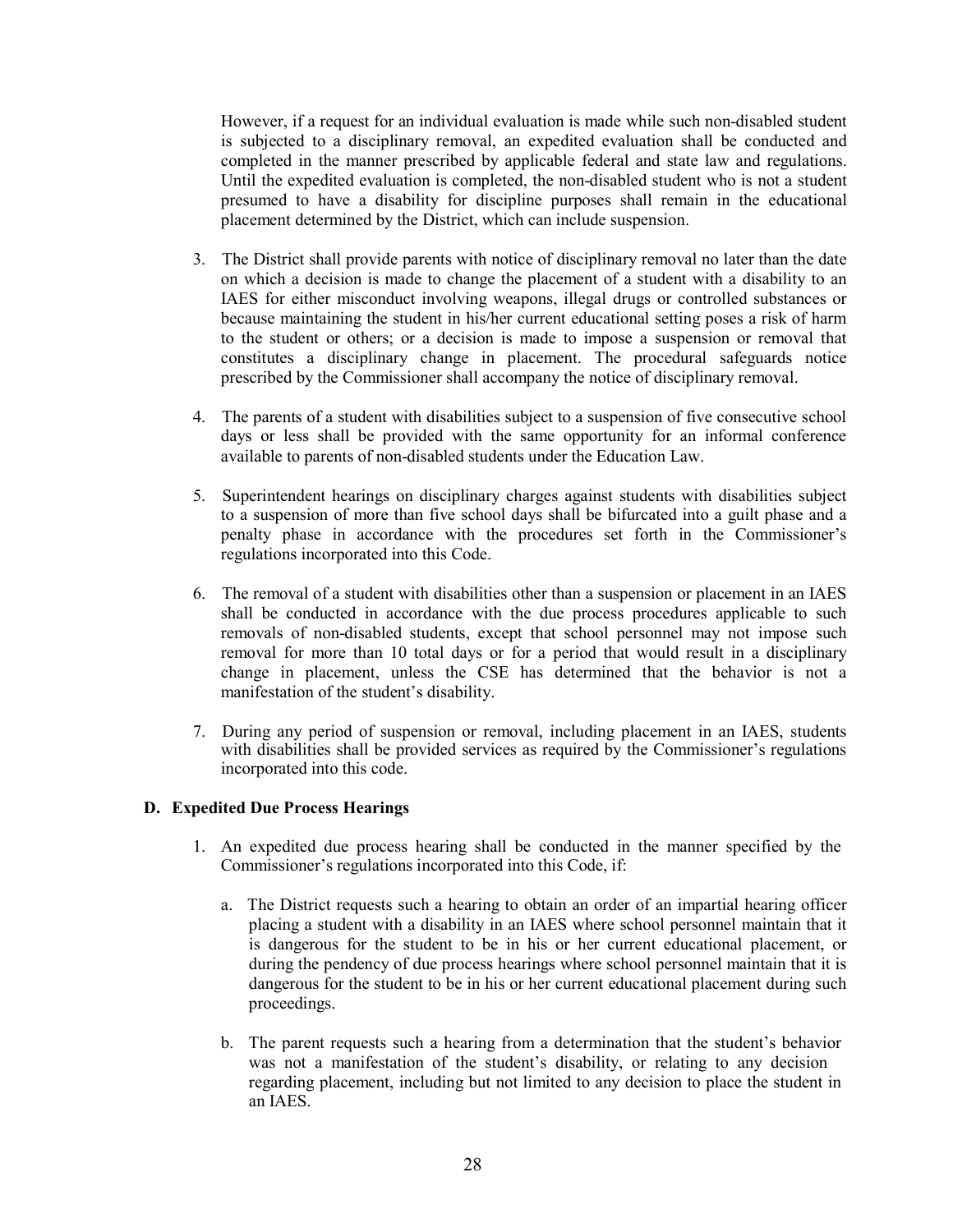- c. During the pendency of an expedited due process hearing or appeal regarding the placement of a student in an IAES for behavior involving weapons, illegal drugs or controlled substances, or on grounds of dangerousness, or regarding a determination that the behavior is not a manifestation of the student's disability for a student who has been placed in an IAES, the student shall remain in the IAES pending the decision of the impartial hearing officer or until expiration of the IAES placement, whichever occurs first, unless the parents and the district agree otherwise.
- d. If school personnel propose to change the student's placement after expiration of an IAES placement, during the pendency of any proceeding to challenge the proposed change in placement, the student shall remain in the placement prior to removal to the IAES, except where the student is again placed in an IAES.
- 2. An expedited due process hearing shall be completed within 15 business days of receipt of the request for a hearing. Although the impartial hearing officer may grant specific extensions of such time period, he or she must mail a written decision to the District and the parents within five business days after the last hearing date, and in no event later than 45 calendar days after receipt of the request for a hearing, without exceptions or extensions.

# E. Referral to law enforcement and judicial authorities

In accordance with the provisions of IDEA and its implementing regulations:

- 1. The District may report a crime committed by a child with a disability to appropriate authorities, and such action will not constitute a change of the student's placement.
- 2. The Superintendent shall provide copies of the special education and disciplinary records of a student with disabilities for consideration to the appropriate authorities to whom a crime is reported, to the extent consistent with the Federal Educational Rights and Privacy Act.

#### XII. Standards and Procedures to Assure Security and Safety of Students and School Personnel

The Board of Education has adopted District-wide and building-level school safety plans designed to assure security and safety of students and school personnel. These plans include:

- Policies and procedures for the safe evacuation of students, teachers, other school personnel, and visitors to the school in the event of a serious violent incident or other emergency that may occur before, during, or after school hours, which shall include evacuation routes and shelter sites and procedures for addressing medical needs, transportation, and emergency notification to persons in parental relation to a student;
- Designation of an emergency District Safety Team, Jr./Sr. High School Safety Team, and
- Procedures for assuring that crisis response fire and law enforcement officials have access to floor plans, blueprint, schematics, or other maps of the school interior, school grounds, and road maps of the immediate surrounding area;
- Establishment of internal and external communication systems in emergencies;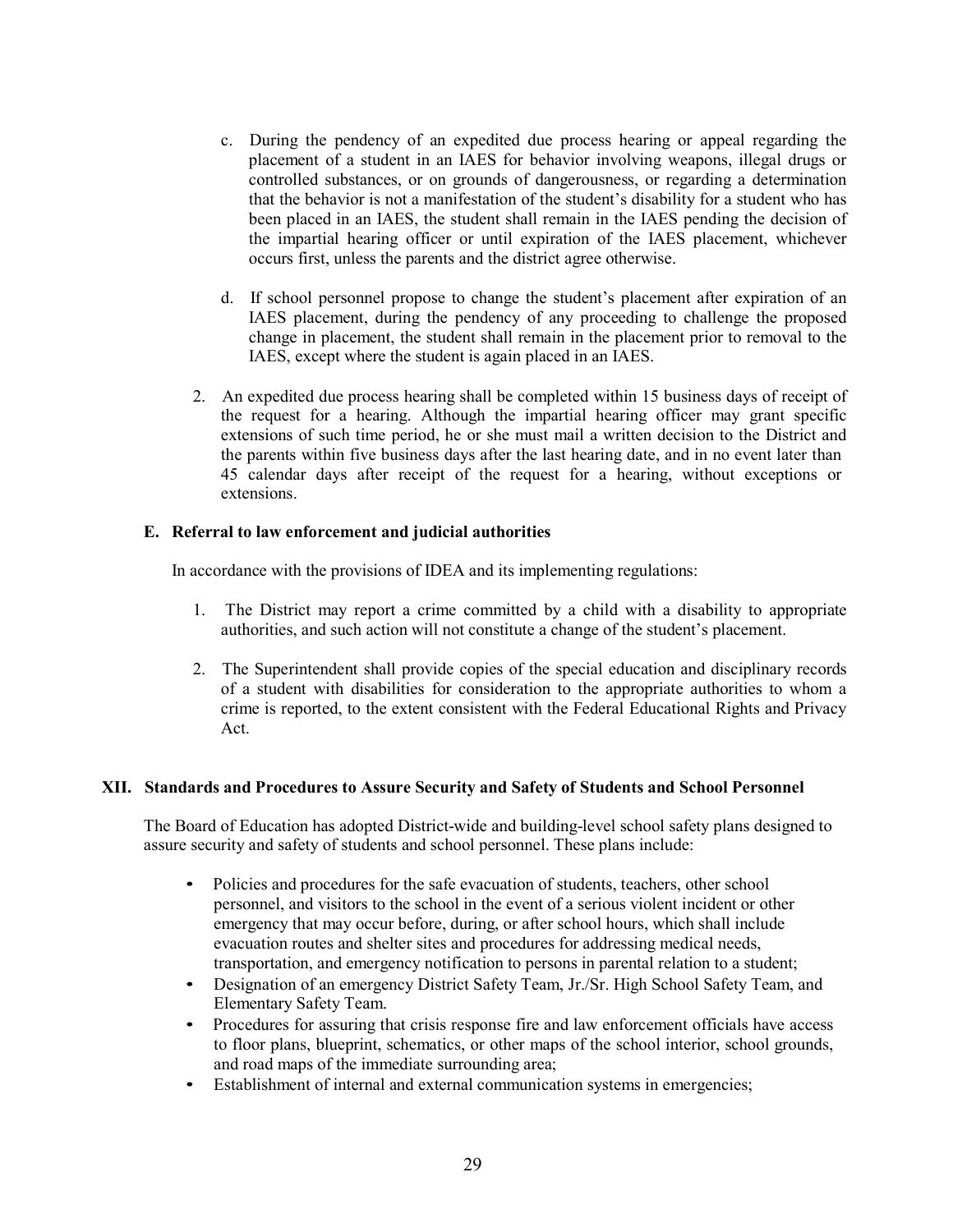- Definition of the chain of command in a manner consistent with national interagency
- incident management system (NIMS) /incident command system (ICS);<br>Coordination of the school safety plan with the state-wide plan for disaster mental health services to assure that the school has access to federal, state, and local mental health resources in the event of a violent incident;<br>• Procedures for annual review and the conduct of drills and other exercises to test
- components of the emergency response plan, including the use of tabletop exercises, in coordination with local and county emergency responders and preparedness of officials; and, • Policies and procedures for securing and restricting access to the crime scene in order to
- preserve evidence in cases of violent crimes on school property.

# XIII. Acceptable and Unacceptable Conduct, Dress and Language on School Property for Staff and **Visitors**

# A. Appropriate Attire for Employees

In the interest of maintaining a professional atmosphere and in serving as a role model for students; district employees will dress in an appropriate, professional manner, which sets a good example to the school community. Some examples of professional attire may include dress pants, khaki style slacks, collared shirts, or sweaters for men; skirts, slacks, blouses, or sweaters for women. More casual attire is appropriate for some school related activities such as field trips, school spirit days, or special days such as Friday charity days.

# B. Language Deemed Appropriate For Employees

- 1. The Naples Central School Community believes that staff will demonstrate the use of appropriate and acceptable language at all times toward fellow staff, parents, visitors, and students. Appropriate language includes words that are courteous, non-offensive, nonconfrontational, and without malice.
- 2. The School Board adopts the following language as unacceptable and inappropriate:

a. Verbal harassment on the basis of race, color, weight, national origin, ethnic group, religion, religious practice, disability, sex, sexual orientation, gender (including gender identity is one's self-conception as being male or female, as distinguished from actual biological sex or sex assigned at birth and gender expression is the manner in which a person represents or expresses gender to others, often through behavior, clothing, hairstyles, activities, voice or mannerisms).

b. Profane or obscene words.

c. Verbal assault (the use of demeaning, derogatory, offensive, threatening, or abusive language)

# C. Violations of School Code for Employees

The appropriate supervisor-in-charge will assess any violation of the Code for staff in accordance to collective bargaining unit agreements and applicable set forth policy. All incidents that violate criminal or civil law will result in the referral to the proper law enforcement agencies. Periodic in-service programs and compliance with the Code will be developed and presented by the District to the staff.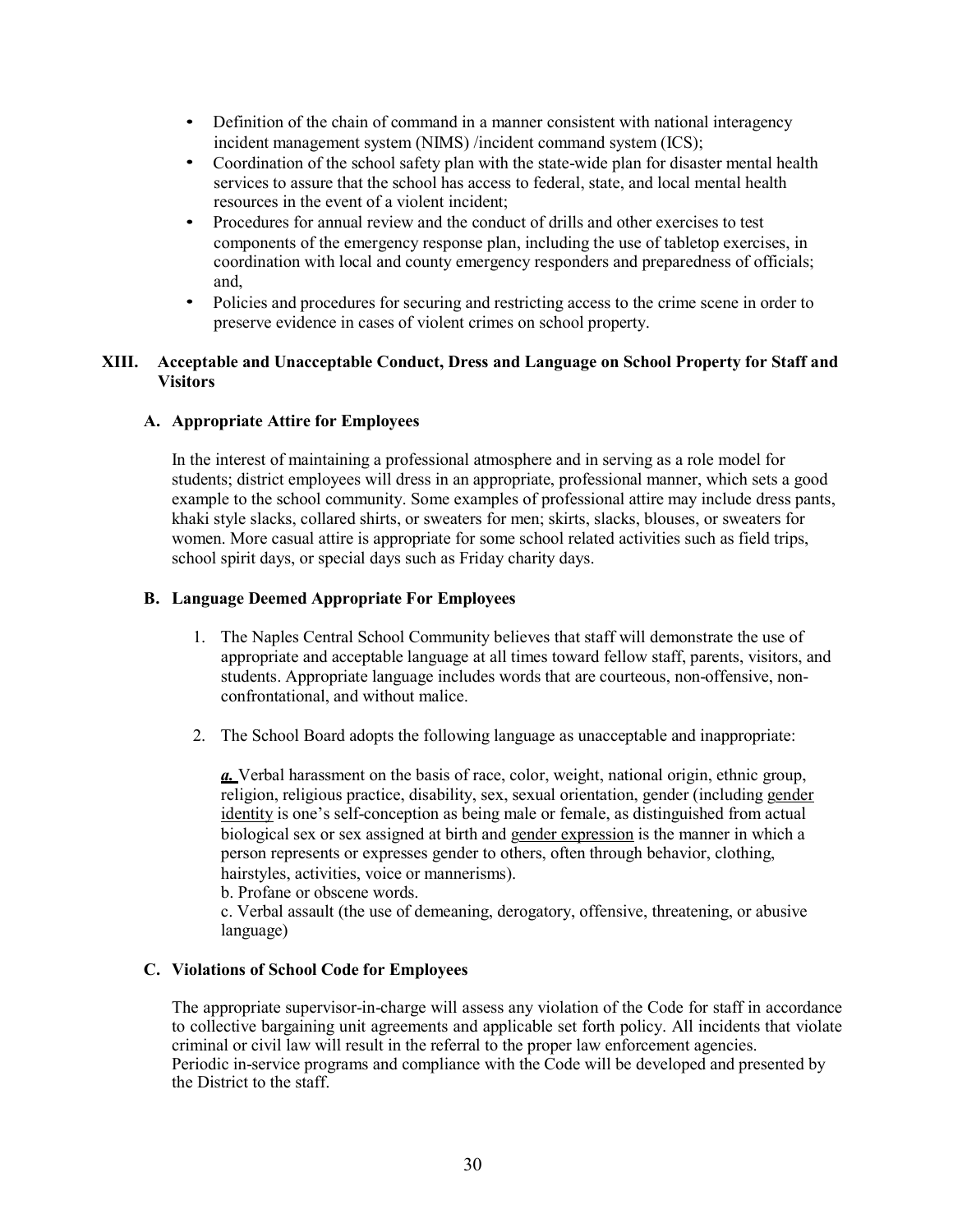#### D. Visitors' Responsibilities Unacceptable and Inappropriate Behavior

Unacceptable and inappropriate behavior is defined as anyone on school property using equipment or participating in school sponsored activities that is not acting in a responsible manner, or is in any violation of the law. The Board adopts the following as examples of prohibited conduct including but not limited to:

- 1. Willful physical injury of any person, or the threat to use force that would result in such injury
- 2. Discrimination, harassment or retaliation against any person
- 3. Sexual harassment
- 4. Willful damage to, destruction of, or theft of property
- 5. Conduct that is disorderly, i.e., intentionally causing public inconvenience, annoyance or alarm, or recklessly creating a risk thereof by:
	- a. Fighting or engaging in violent behavior;
	- b. Making unreasonable noise;
	- c. Using abusive or obscene language or gestures;
	- d. Disturbing any lawful assembly or meeting of persons;
	- e. Obstructing vehicular or pedestrian traffic; or
	- f. Creating a hazardous or physically offensive condition by any act that serves no legitimate purpose.
- 6. Entry of any school building or any portion of the school premises unless such entry is made in connection with official business with the District or to attend an authorized activity or function
- 7. Remaining in or on District property after being ordered to leave.
- 8. Willful interference with the lawful and authorized activities of others.
- 9. Possession, consumption, sale, or exchange of alcoholic beverages, unauthorized drugs, drug paraphernalia, narcotics or herbal/chemical products designed to mimic the effects of marijuana (also known as synthetic cannabinoids, including but not limited to such brand names as "K2", "Spice", etc..).
- 10. Possession or use of a weapon, or use of any object that reasonably can be considered a weapon, or possession of a bomb or fireworks, etc. on property of the School District.
- 11. Violation of any federal or state statute, local ordinance, or Board policy.
- 12. Insubordination, i.e., failing to comply with the reasonable directions of a teacher, school administrator or other school employees.
- 13. Distribution, transfer, or sale of any item in or on the property of the District in such a way that is disruptive to the educational process.
- 14. Violation of rules and regulations when using school transportation. Any form of school transportation is considered school property, and anyone using it must adhere to District rules and regulations.
- 15. Unauthorized use of school transportation is forbidden. Anyone using school transportation must be engaged in an authorized school function.
- 16. Use of buses to which they are not assigned without following the procedure established for their school building.
- 17. The use of cigarettes or any other tobacco products (except as examples in curriculum based instruction) or herbal/chemical products or electronic devices designed to mimic the effects of tobacco products including but not limited to electronic cigarettes.
- 18. Inappropriate public displays of affection.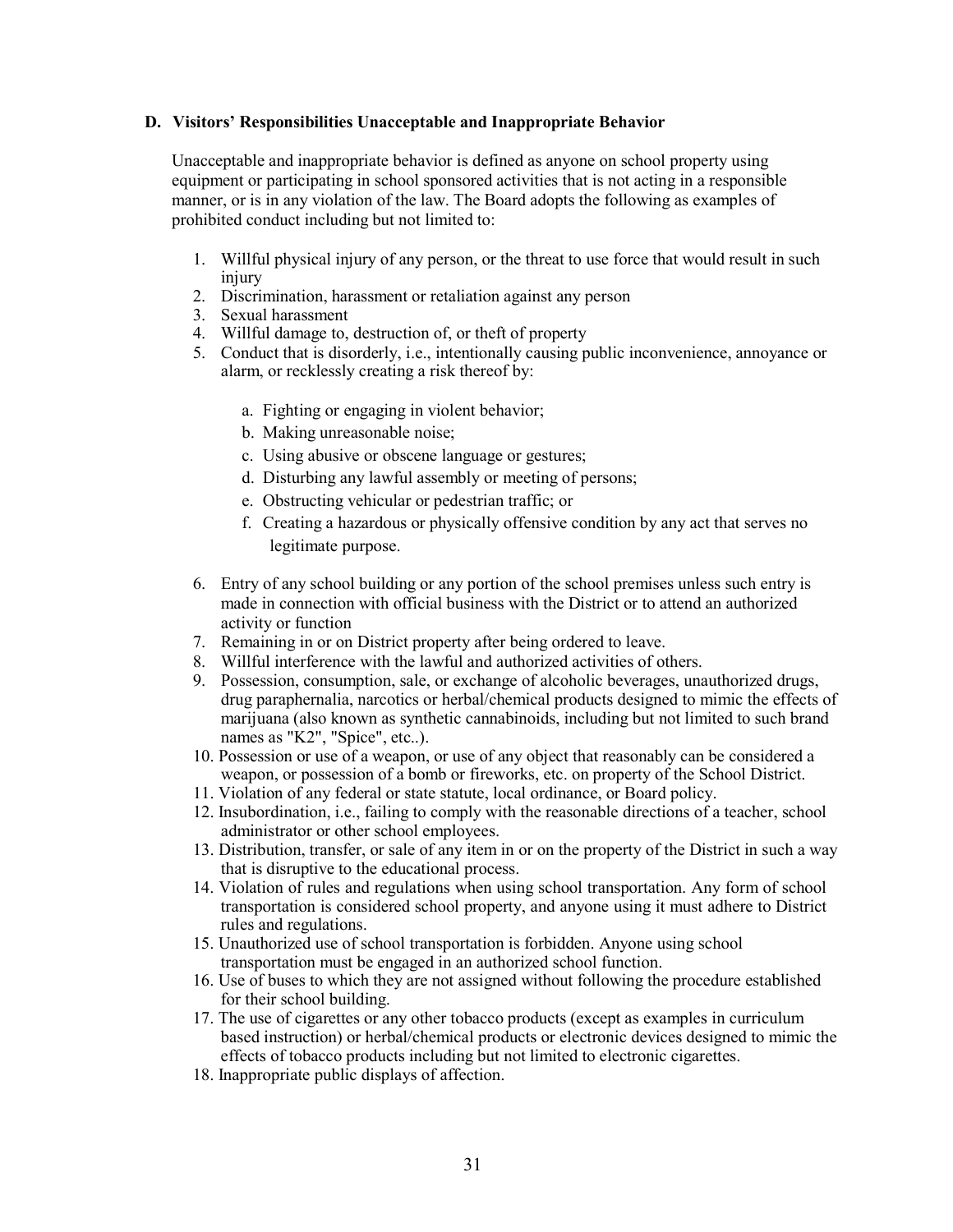# E. Acceptable Appropriate Attire for Visitors

Acceptable and appropriate attire may be defined as clothing or accessories that are suitable and not distracting to the educational environment or school sponsored events. Any outfit that is deemed to be unfit for school or school sponsored events may result in the visitor being asked to change, cover up or leave the premises.

Unacceptable and inappropriate attire may include the following:

- 1. Clothing that may be construed as disruptive or distracting (such as midriffs, see-through garments, short shorts).
- 2. Clothing or accessories that may include offensive images or slogans of sex, drugs, violence, or discrimination on the basis of race, color, religion, religious practices, creed, national origin, ethnic origin, ethnic group, weight, disability, gender (including gender identity and expression), or sexual orientation.
- 3. Clothing or accessories that may be considered gang related.

# F. Language Deemed Appropriate and Acceptable for Visitors

The Naples Central School Community believes that visitors will demonstrate respectful behavior by using appropriate and acceptable language toward teachers, administrators, and staff. Appropriate language includes words that are courteous, non-offensive and without malice.

The School Board adopts the following language as unacceptable and inappropriate:

- 1. Verbal harassment on the basis of race, color, weight, national origin, ethnic group, religion, religious practice, disability, sex, sexual orientation, gender (including gender identity is one's self-conception as being male or female, as distinguished from actual biological sex or sex assigned at birth and gender expression is the manner in which a person represents or expresses gender to others, often through behavior, clothing, hairstyles, activities, voice or mannerisms).
- 2. Profane or obscene words.
- 3. Verbal assault (the use of demeaning, derogatory, offensive, threatening or abusive language) towards staff or students.
- 4. Excessive arguing with a teacher, administrator or staff.

# G. Reporting of Incidents

If a violation in the school visitors' Code does occur, the following procedure is followed:

- 1. Notification to administrator in charge in a timely manner.
- 2. Administrator assesses situation and then:
	- a. Will deal with situation internally
	- b. Will inform police in violations that constitute a crime.